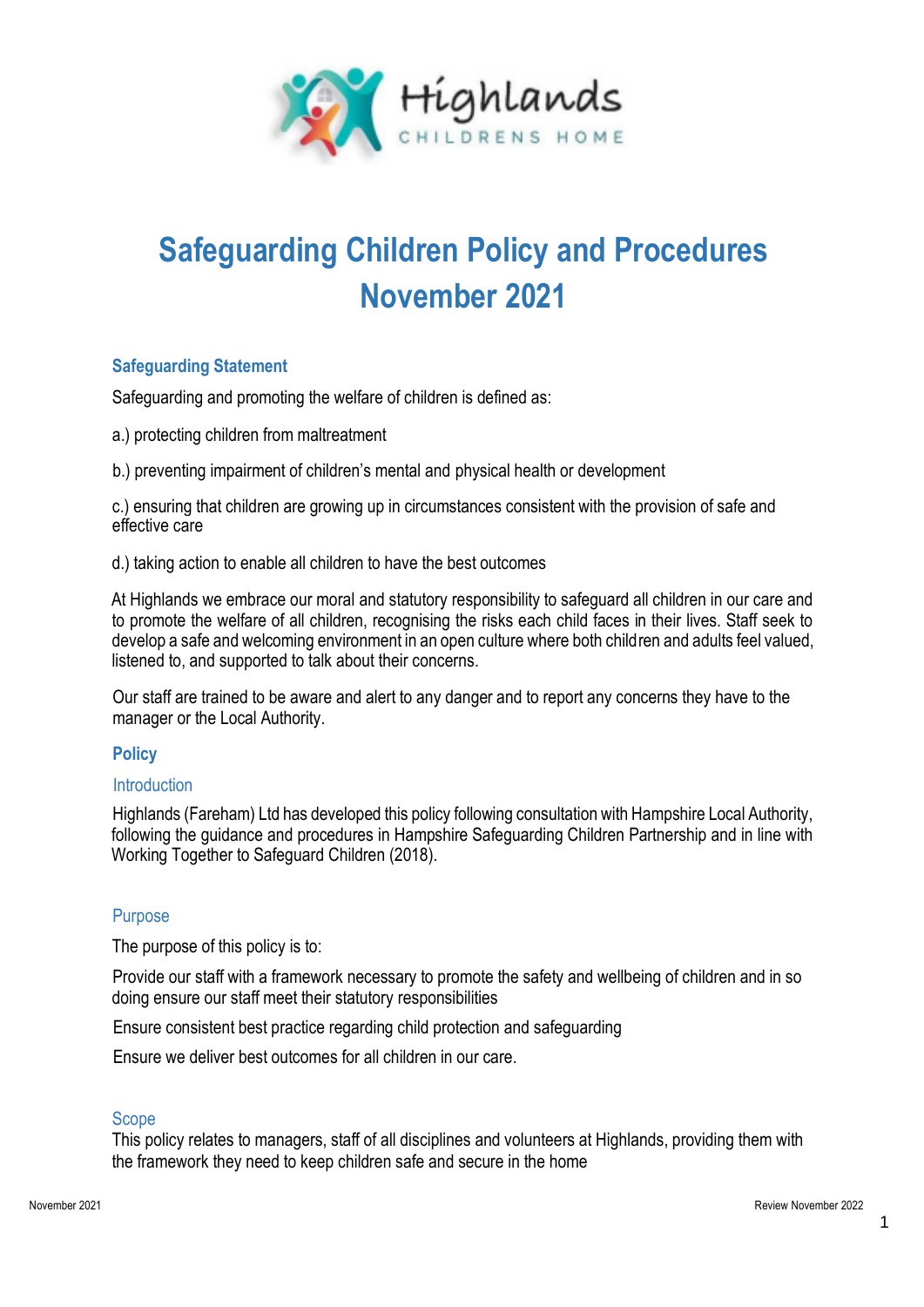This policy informs placing social workers, parents, guardians, and all those with responsibility for an at Highlands how we protect and safeguard their children.

This policy looks at how we keep children safe (Child Safeguarding) and how we respond to a child who has been or is at risk of being significantly harmed (Child Protection).

#### Policy Statement

At Highlands we embrace our moral and statutory responsibility to safeguard all children in our care and to promote the welfare of all children, recognising the risks each child faces in their lives.

Staff seek to develop a safe and welcoming environment in an open culture where both children and adults feel valued, listened to, and supported to talk about their concerns. Listening to the voice of the child is central in ensuring that young people are able to share their concerns with staff members they trust.

We recognise that whilst we take every precaution to recruit safe, caring, and nurturing staff, there is a risk that a child could be mistreated whilst in our care. Our staff are trained to be aware and alert to any such danger and to report any concerns they have to the manager or the Hampshire Local Authority.

In Highlands staff maintain a safe environment by:

Listening to children, being aware of their communication styles and understanding their behaviours

Informing children of their rights and supporting them to express their worries and concerns

Requiring staff to always share their concerns with the manager

Training and supporting staff to develop a team culture where safeguarding, openness and accountability are paramount.

#### Principles and Values

All children regardless of age, gender, race, ability, sexuality, religion, culture, or language have a right to feel safe and secure and to be protected from harm.

Staff have a duty to act on any disclosure a child makes regarding abuse, whether intentionally disclosed or otherwise, past, or current, and must report all such disclosures.

Staff individually and collectively play a key role in the prevention of harm and have a duty to act on any suspicion they have that a child is at risk.

Staff at Highlands participate with all other agencies and embrace their role in providing a collective proactive partnership engaged in keeping children safe.

Staff are supported in their work at Highlands through training, supervision and mentoring to manage their own feelings and emotions when working with children who have experienced trauma and abuse.

There is a clear easily understood procedure for staff if they are concerned about a child at Highlands.

There is a clear process for reporting concerns a staff member may have or any allegations regarding any manager at Highlands.

# **Safeguarding culture & ethos**

Before commencing work at Highlands, all staff are trained in Child Protection and Safeguarding and are aware of the signs and symptoms of abuse. This training is updated regularly. This training ensures that all staff are aware they cannot make a promise to a child to keep a disclosure confidential.

All staff confirm in writing that they understand the Safeguarding Policy and Procedures on induction and whenever the policy or procedure is updated.

The person appointed as Designated Safeguarding Lead attends training annually and updates that training whenever appropriate ensuring they are competent and capable in their role.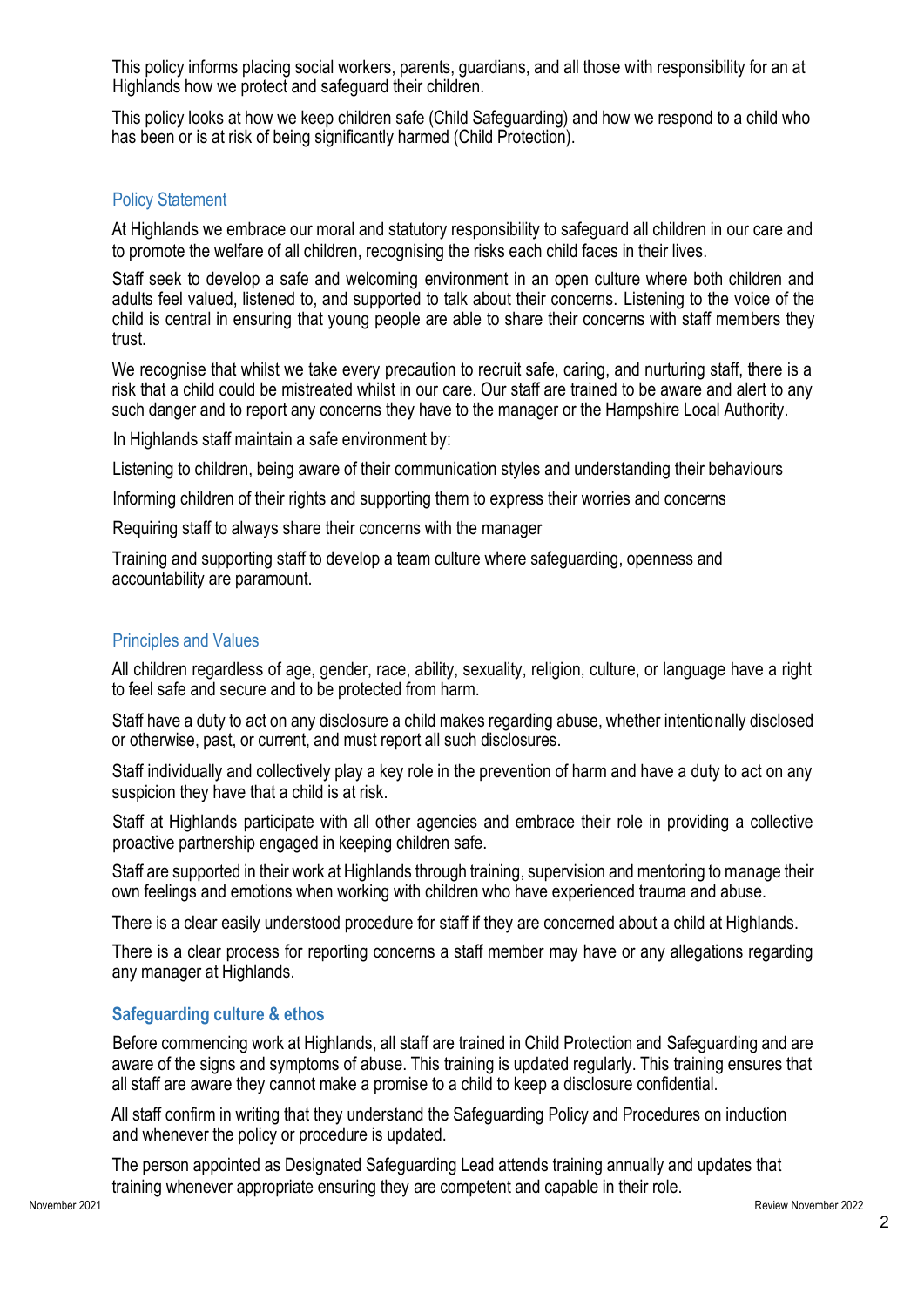At Highlands we seek to promote a culture of Safeguarding for Learning Disabilities. A report commissioned by Comic Relief, and produced by Barnardo's, the Children's Society, the British Institute of Learning Disabilities, Paradigm Research and Coventry University concluded that children with Learning Disabilities are more vulnerable to sexual exploitation. The report finds that children with Learning Disabilities have the "same vulnerabilities" as all children but face extra "barriers" to getting protection or support. Commenting on the "barriers" stopping children getting protection or support, the report says: "The reasons for this are complex and appear to be entrenched in the way society perceives and treats young people with learning disabilities." It says the research "illustrates that the abuse of disabled children is under-reported and often hidden, and that a range of myths and stereotypes surround the abuse they experience". "It highlights that disabled children often make clear disclosures of abuse - often multiple disclosures - without being heard," the report adds. It says many victims display "challenging" behaviour after being abused, but this is "often assumed to be related to a child's impairment rather than an indication of abuse". Often communication barriers can mean children are not listened to or understood. Highlands strives to provide children with a voice and a platform to raise and share concerns using different communication tools and aids. At Highlands we recognise that all children and young people need to feel loved and reassured and may seek reassurance through touch and hugs. At Highlands we facilitate this and do not discourage appropriate levels of touch. Staff are however, vigilant to the levels of touch being conducted and will raise and share concerns if they arise.

Emilie Smeaton, research director at Paradigm, said there was a perception children with learning disabilities did not have the same sexual needs and desires as others. Some also incorrectly believed such young people would not be exploited, she added. Barnardo's chief executive Javed Khan said: "Noone wants to believe a child with learning disabilities could ever be exploited in this way, but it is happening all over the UK. A lack of awareness of the needs of these vulnerable children is playing into the hands of perpetrators of sexual exploitation." Highlands seeks to educate all young people on safe touch and relationships through dedicated key work sessions.

Highlands also recognises that children with Learning Disabilities are more vulnerable to abuse due to their level of support needs. Young people may require personal care or intimate care as part of their daily support. It has been estimated that in some cases, children with Learning Disabilities may have up to 32 people a week with access to touch. This increases their vulnerability greatly as some adults may see personal or intimate care as an opportunity to abuse. Highlands recognises that children who require personal or intimate care have the following:-

- Every child has the right to be safe.
- Every child has the right to personal privacy.
- Every child has the right to be valued as an individual.
- Every child has the right to be treated with dignity and respect.
- Every child has the right to be involved and consulted in their own intimate care to the best of their abilities.
- Every child has the right to express their views on their own intimate care and to have such views taken into account.
- Every child has the right to have levels of intimate care that are as consistent as possible.

Where personal or intimate care is required, staff promote respect, dignity and privacy and are required to use PPE provided in order to protect the child. Failure to uphold the rights of the child in terms of their personal or intimate care will be considered gross misconduct and appropriate action taken.

# **Definitions of Abuse**

Abuse and neglect are forms of maltreatment of a child. Somebody may abuse or neglect a child by inflicting harm, or by failing to act to prevent harm. Children may be abused in a family or in an institutional or community setting, by those known to them or, more rarely, by a stranger. They may be abused by an adult or adults, or another child or children. A child can also be abused by honour-based violence, forced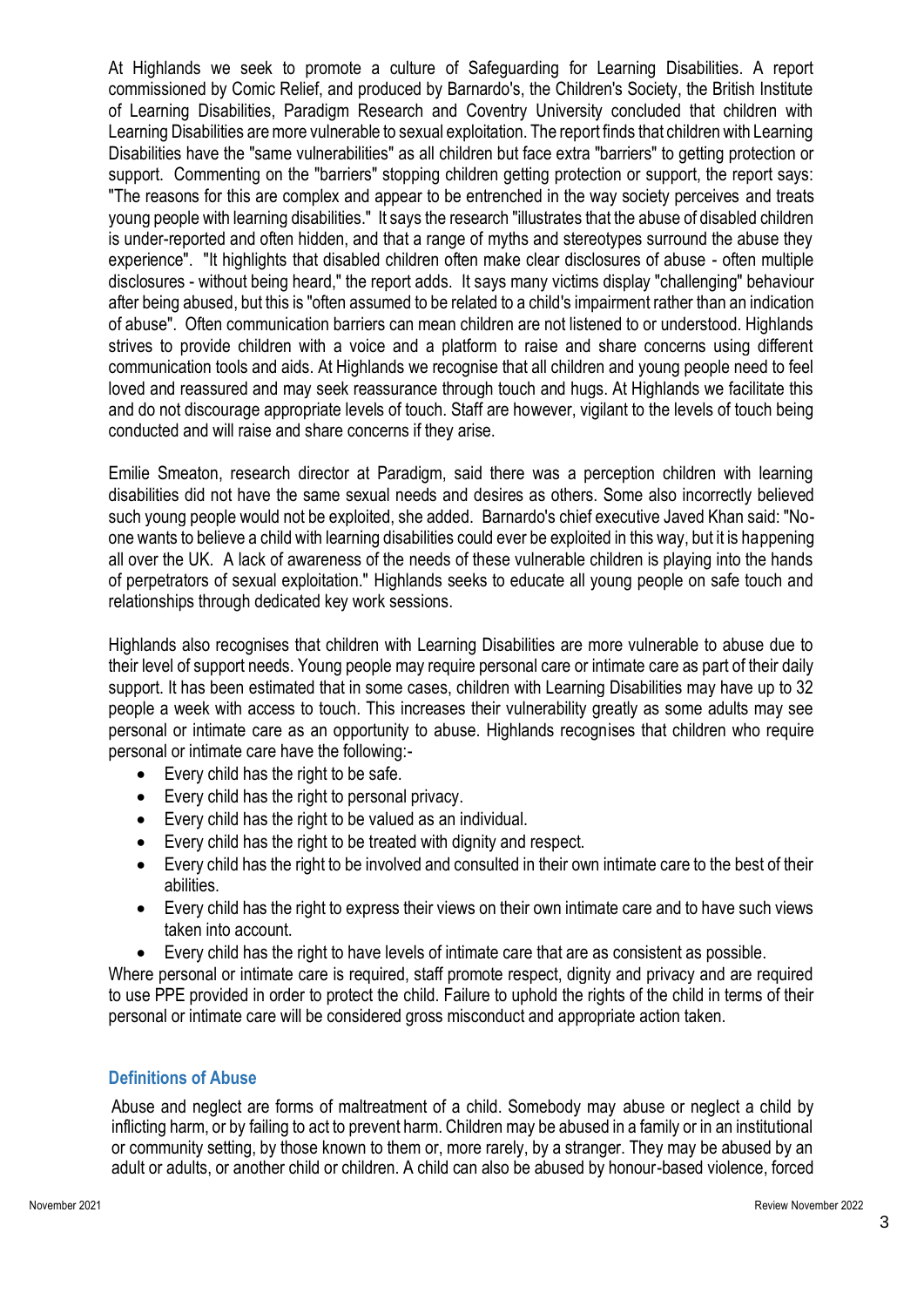marriage or female genital mutilation.

#### **Neglect**

Neglect is the persistent failure to meet a child's basic physical and/or psychological needs, likely to result in the serious impairment of the child's health or development. Neglect may even occur during pregnancy, for example, as a result of maternal substance abuse.

Once a child is born, neglect may involve a parent or carer failing to:

- Provide adequate food, clothing, and shelter (including exclusion from home or abandonment)
- Protect a child from physical and emotional harm or danger
- Ensure adequate supervision (including the use of inadequate caregivers)
- Ensure access to appropriate medical care or treatment
- It may also include neglect of, or unresponsiveness to, a child's basic emotional needs.

#### Emotional Abuse

Emotional Abuse is the persistent emotional maltreatment of a child such as to cause severe and persistent adverse effects on the child's emotional development. It may involve conveying to a child that they are worthless or unloved, inadequate, or valued only insofar as they meet the needs of another person. It may include not giving the child opportunities to express their views, deliberately silencing them or 'making fun' of what they say or how they communicate. It may feature age or developmentally inappropriate expectations being imposed on children. These may include interactions that are beyond a child's developmental capability, as well as overprotection and limitation of exploration and learning, or preventing the child participating in normal social interaction. It may involve seeing or hearing the illtreatment of another. It may involve serious bullying (including cyber bullying), causing children frequently to feel frightened or in danger, or the exploitation or corruption of children. Some level of emotional abuse is involved in all types of maltreatment of a child, although it may occur alone.

#### Physical Abuse

Physical Abuse may involve hitting, shaking, throwing, poisoning, burning or scalding, drowning, suffocating, or otherwise causing physical harm to a child. Physical harm may also be caused when a parent or carer fabricates the symptoms of, or deliberately induces, illness in a child.

#### Sexual abuse

Sexual Abuse involves forcing or enticing a child or young person to take part in sexual activities, not necessarily involving a high level of violence, whether or not the child is aware of what is happening. The activities may involve physical contact, including assault by penetration (for example, rape or oral sex) or non-penetrative acts such as masturbation, kissing, rubbing, and touching outside of clothing. They may also include non-contact activities, such as involving children in looking at, or in the production of, sexual images, watching sexual activities, encouraging children to behave in sexually inappropriate ways, or grooming a child in preparation for abuse (including via the internet). Sexual abuse is not solely perpetrated by adult males. Women can also commit acts of sexual abuse, as can other children.

# **The Nature and Indicators of Abuse**

#### The Nature of Neglect

Neglect is a lack of parental care, but poverty and lack of information or adequate services can be contributory factors. Far more children are registered to the category of neglect on child protection plans than to the other categories. As with abuse, the number of children experiencing neglect is likely to be much higher than the numbers on child protection plans.

Neglect can include parents or carers failing to: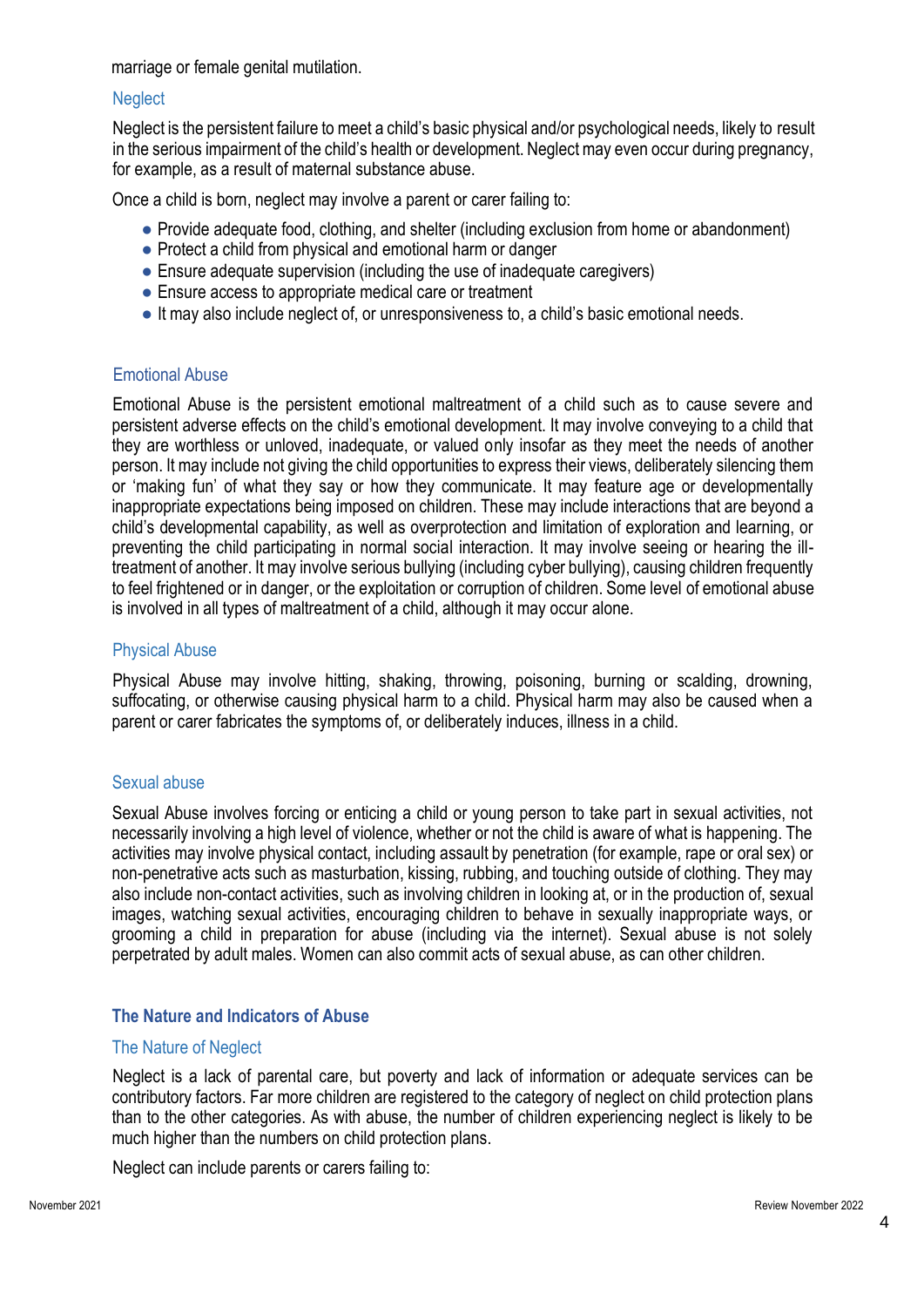- Provide adequate food, clothing, and shelter
- Protect a child from physical and emotional harm or danger
- Ensure adequate supervision or stimulation
- Ensure access to appropriate medical care or treatment.

Research by the NSPCC has highlighted the following examples of the neglect of children under 12:

- Frequently going hungry
- Frequently having to go to school in dirty clothes
- Regularly having to look after themselves because of parents being away or having problems such as drug or alcohol misuse
- Being abandoned or deserted
- Living at home in dangerous physical conditions
- Not being taken to the doctor when ill
- Not receiving dental care.

Neglect is a difficult form of abuse to recognise and is often seen as less serious than other categories. It is, however, very damaging as children who are neglected often develop more slowly than others and may find it hard to make friends and fit in with their peer group.

Neglect is often linked to other forms of abuse, so any concerns staff members have should be discussed with the designated person or with their manager.

# Indicators of Neglect

The following is a summary of some of the indicators that may suggest a child is being abused or is at risk of harm due to neglect. It is important to recognise that indicators alone cannot confirm whether a child is being abused. It is essential that if staff members feel unsure or concerned, they act promptly.

Physical indicators of neglect include:

- Constant hunger and taking food
- Poor personal hygiene unkempt, dirty, or smelly
- Underweight
- Dress unsuitable for weather
- Poor state of clothing
- Illness or injury untreated

# Behavioural indicators of neglect

- Constant tiredness
- Frequent absence from school or lateness
- Missing medical appointments
- Isolated among peers
- Frequently unsupervised
- Stealing or scavenging, especially food
- Destructive tendencies.

# The nature of Emotional Abuse

Emotional abuse is difficult to identify or recognise. It is also difficult to define or prove.

Most emotional harm is produced in homes described as "Low warmth/High Criticism" and not from single incidents. It is chronic and cumulative and has a long-term impact.

While it is true to say that all types of abuse and neglect have emotional effects, sometimes emotional abuse can occur by itself. It includes witnessing someone harming another person, such as in domestic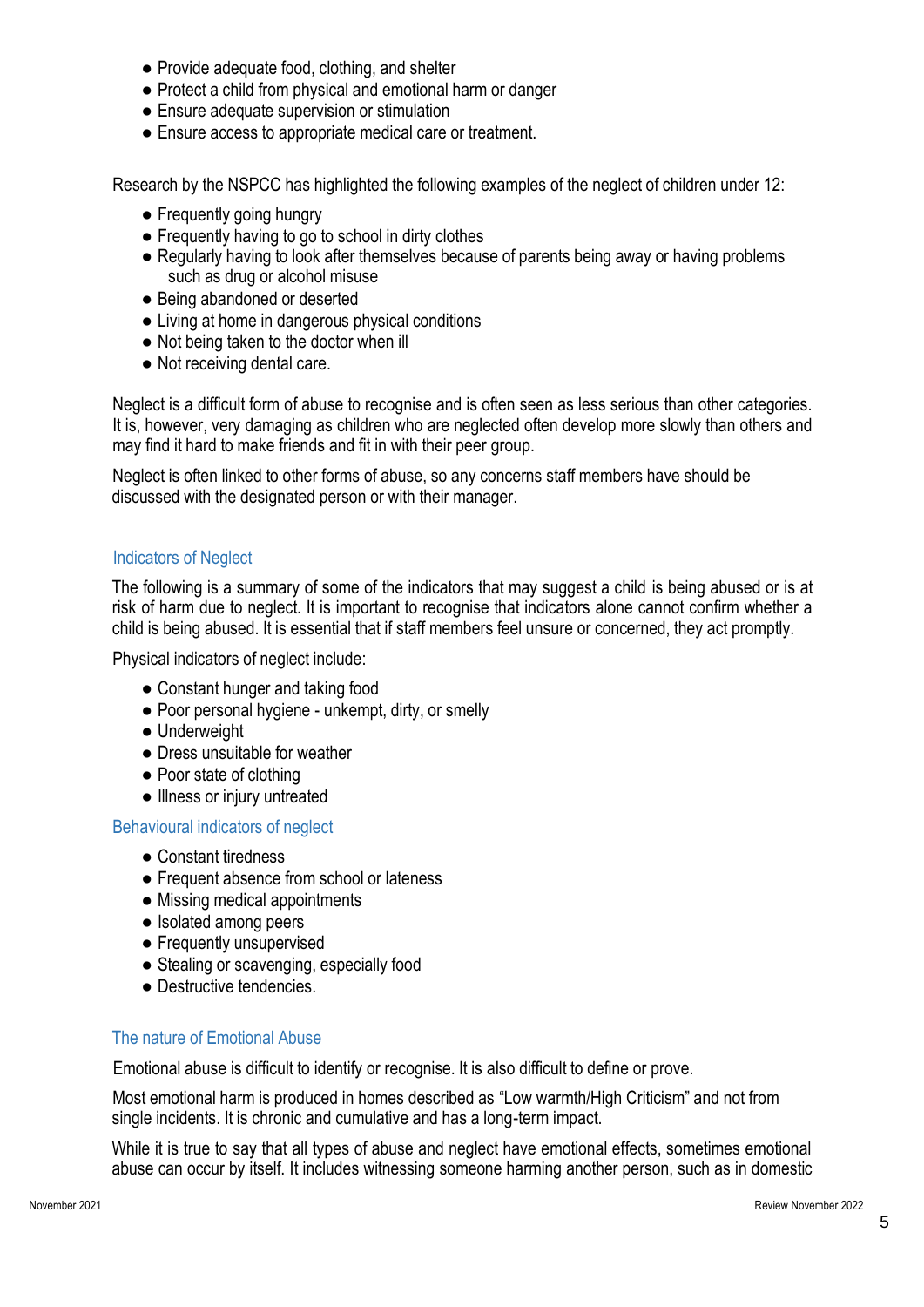violence.

It is sometimes possible to spot emotionally abusive behaviour from parents and carers to their children, by the way that the adults are speaking to, or behaving towards children. An appropriate challenge or intervention could affect positive change and prevent harm and more intensive work being carried out later on.

# Indicators of Emotional Abuse

#### **Development Issues**

- Delays in physical, mental, and emotional development
- Poor school performance
- Speech disorders, particularly sudden disorders, or changes

#### **Behavioural Issues**

- Acceptance of punishment which appears excessive
- Over-reaction to mistakes
- Continual self-deprecation (I am stupid, ugly, worthless etc)
- Neurotic behaviour (such as rocking, hair-twisting, thumb-sucking)
- Self-harming/mutilation
- Suicide attempts
- Drug/solvent abuse
- Running away
- Compulsive stealing, scavenging
- Acting out
- Poor trust in significant adults
- $\bullet$  Regressive behaviour e.g., wetting
- Eating disorders
- Destructive tendencies
- Neurotic behaviour
- Arriving early at school, leaving late

# **Social Issues**

- Withdrawal from physical contact
- Withdrawal from social interaction
- Over-compliant behaviour
- Insecure, clinging behaviour
- Poor social relationships

# **Emotional Responses**

- Extreme fear of new situations
- Inappropriate emotional responses to painful situations ("I deserve this")
- Fear of parents being contacted
- Self-disaust
- Low self-esteem
- Unusually fearful with adults
- Lack of concentration, restlessness, aimlessness
- Extremes of passivity or aggression

#### The Nature of Physical Abuse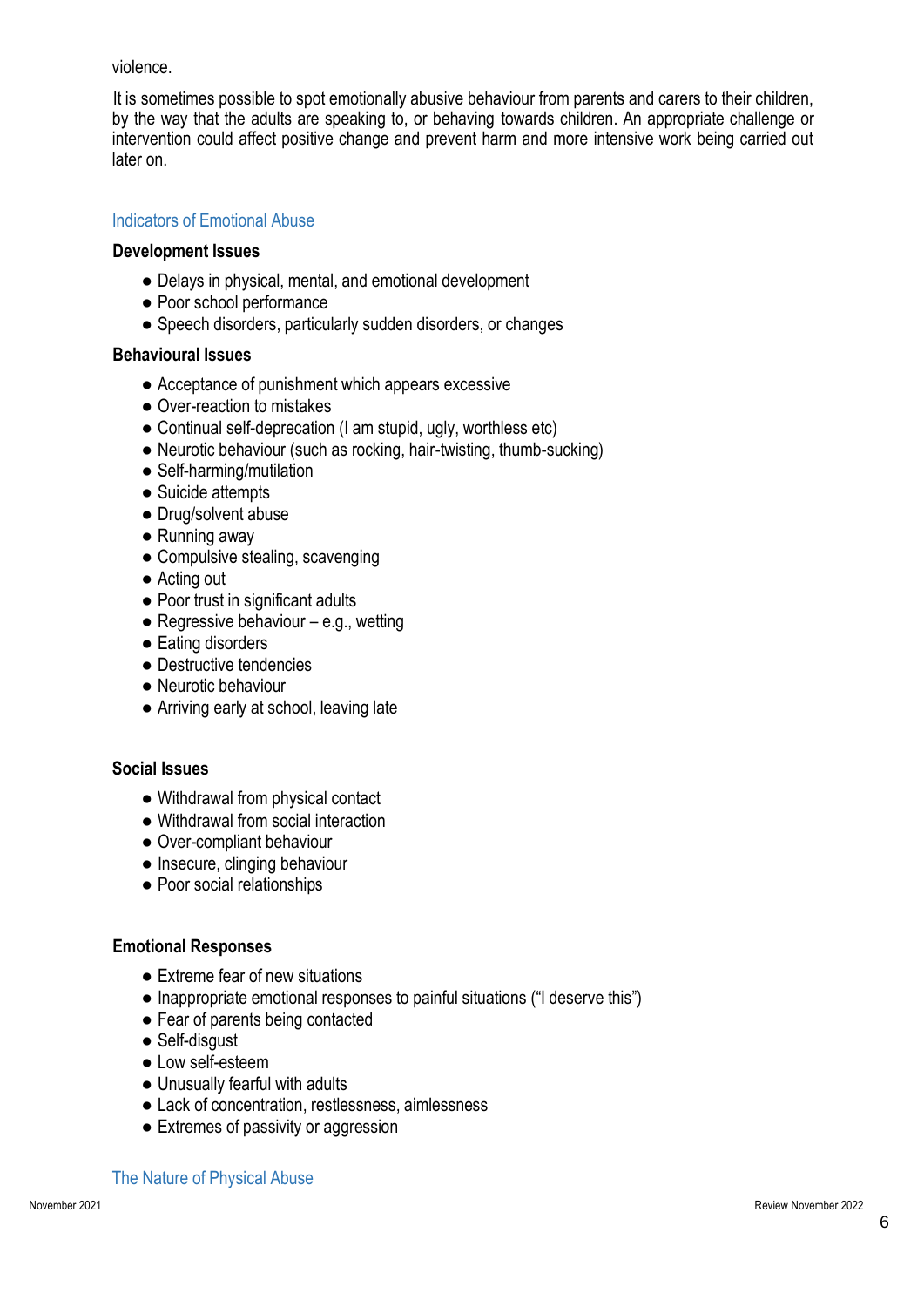Most children get cuts and bruises quite routinely as part of the rough and tumble of daily life. Clearly, it is not necessary to be concerned about most of these minor injuries. But accidental injuries normally occur on the *bony prominences* – e.g., shins. Injuries on the *soft* areas of the body are more likely to be inflicted intentionally and should therefore make us more alert to other concerning factors that may be present.

A body map will assist in the clear recording and reporting of physical abuse. The body map should only be used to record observed injuries and a child should not be asked to remove any clothing by a staff member. A copy of the body map can be found in the appendices below.

# Indicators of Possible Physical Abuse

The following are possible indicators of abuse and are factors which should cause concern

- Multiple bruising or bruises and scratches (especially on the head and face)
- Clusters of bruises e.g., fingertip bruising (caused by being grasped)
- Bruises around the neck and behind the ears the most common abusive injuries are to the head
- Bruises on the back, chest, buttocks, or on the inside of the thighs
- Marks indicating injury by an instrument e.g., linear bruising (stick), parallel bruising (belt), marks of a buckle
- Bite marks
- Deliberate burning may also be indicated by the pattern of an instrument or object e.g., electric fire, cooker, cigarette
- Scalds with upward splash marks or *tide marks*
- Untreated injuries
- Recurrent injuries or burns
- Bald patches.

Staff should also be concerned if a child or staff explain the injury in an unsatisfactory manner such as:

- The injury is accompanied by allegations of abuse or assault
- The explanation given does not match the injury
- The explanation uses words or phrases that do not match the vocabulary of the child (adult's words)
- No explanation is forthcoming
- The child (or the parent/carer/staff) is secretive or evasive

They should also be concerned if the child:

- Is reluctant to have parents/staff/manager contacted
- Runs away or shows fear of going home
- Is aggressive towards themselves or others
- Flinches when approached or touched
- Is reluctant to undress to change clothing for bed/sport/activity
- Wears long sleeves during hot weather
- Is unnaturally compliant in the presence of parents/carers/specific staff
- Has a fear of medical help or attention
- Admits to a punishment that appears excessive.

# The Nature of Sexual Abuse

Sexual abuse is often perpetrated by people who are known and trusted by the child, for example,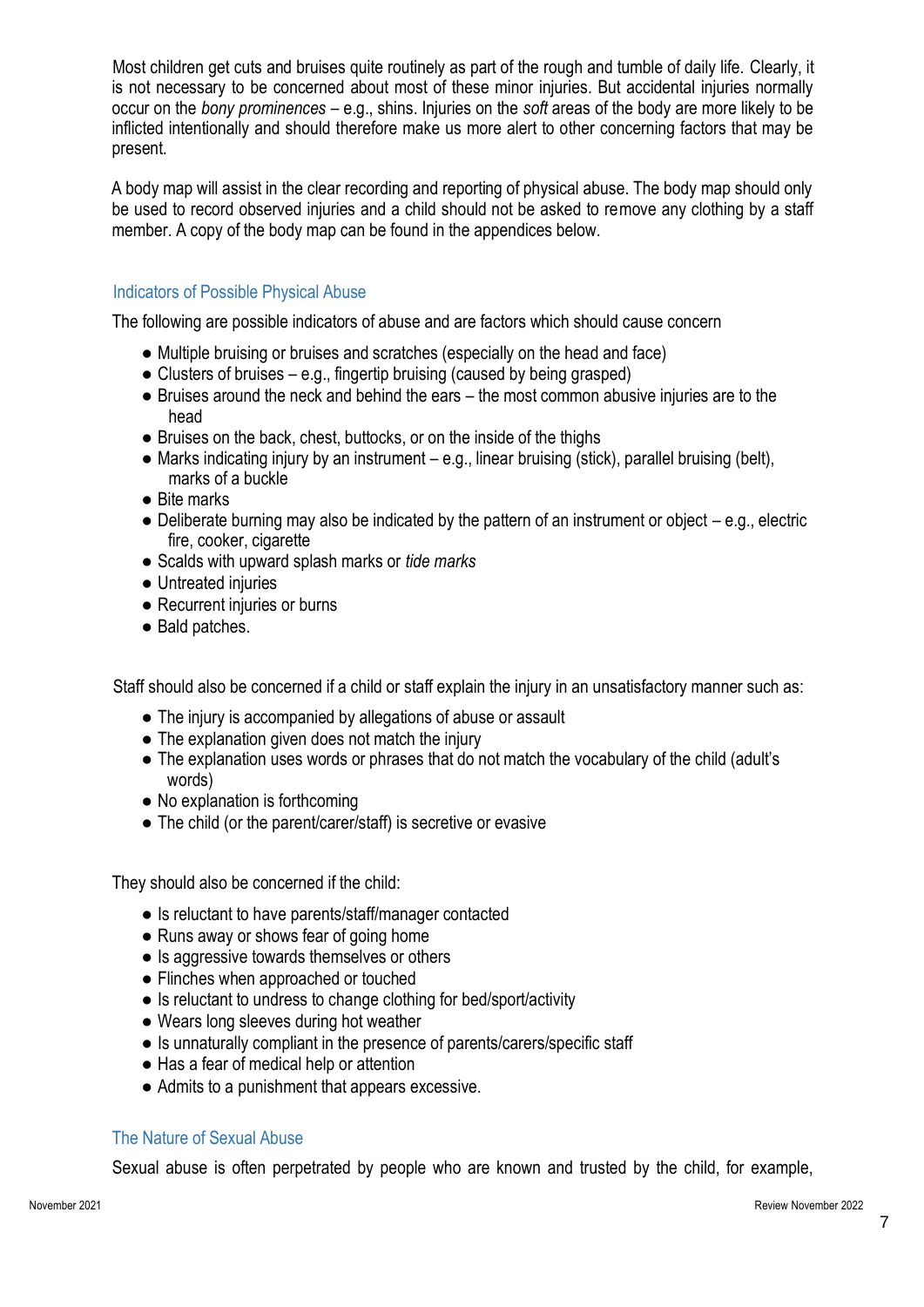relatives, family friends, neighbours, babysitters, and people working with the child in school, faith settings, clubs or activities. Children can also be subject to child sexual exploitation.

Sexual abuse is often planned and systematic; people do not sexually abuse children by accident, though sexual abuse can be opportunistic.

Grooming the Child takes place where people who abuse children take care to choose a vulnerable child and often spend time getting close to them and making them dependent

Grooming the Child's Environment takes place where abusers try to ensure that potential adult protectors (parents and other carers especially) are not suspicious of their motives.

#### Indicators of Sexual Abuse

#### **Physical Observations**

- Damage to genitalia, anus, or mouth
- Sexually transmitted diseases
- Unexpected pregnancy, especially in very young girls
- Soreness in genital area, anus or mouth and other medical problems such as chronic itching
- Unexplained recurrent urinary tract infections and discharges or abdominal pain

# **Behavioural Observations**

- Sexual knowledge inappropriate for age
- Sexualised behaviour or affection inappropriate for age
- Sexually provocative behaviour/promiscuity
- Hinting at sexual activity
- Inexplicable decline in school performance
- Depression or other sudden apparent changes in personality e.g. becoming insecure or clinging
- Lack of concentration, restlessness, aimlessness
- Socially isolated or withdrawn
- Overly compliant behaviour
- Acting out, aggressive behaviour
- Poor trust or fear concerning significant adults
- Regressive behaviour, e.g. onset of wetting, by day or night; nightmares, thumb sucking or bringing out discarded cuddly toys
- Arriving early at school, leaving late, running away from home
- Suicide attempts, self-harming/mutilation, self-disgust
- Suddenly drawing sexually explicit pictures
- Eating disorders or sudden loss of appetite or compulsive eating
- Becoming worried about clothing being removed
- Trying to be 'ultra-good' or perfect; overreacting to criticism.

# **Child Sexual Exploitation**

Child Sexual Exploitation is defined as, "a form of child sexual abuse. It occurs where an individual or group takes advantage of an imbalance of power to coerce, manipulate or deceive a child or young person under the age of 18 into sexual activity (a) in exchange for something the victim needs or wants, and/or (b) for the financial advantage or increased status of the perpetrator or facilitator. The victim may have been sexually exploited even if the sexual activity appears consensual. Child sexual exploitation does not always involve physical contact; it can also occur through the use of technology" Like sexual abuse, Child Sexual Exploitation: -

● Can affect any child or young person (male or female) under the age of 18 years, including 16 and 17-year olds who can legally consent to have sex.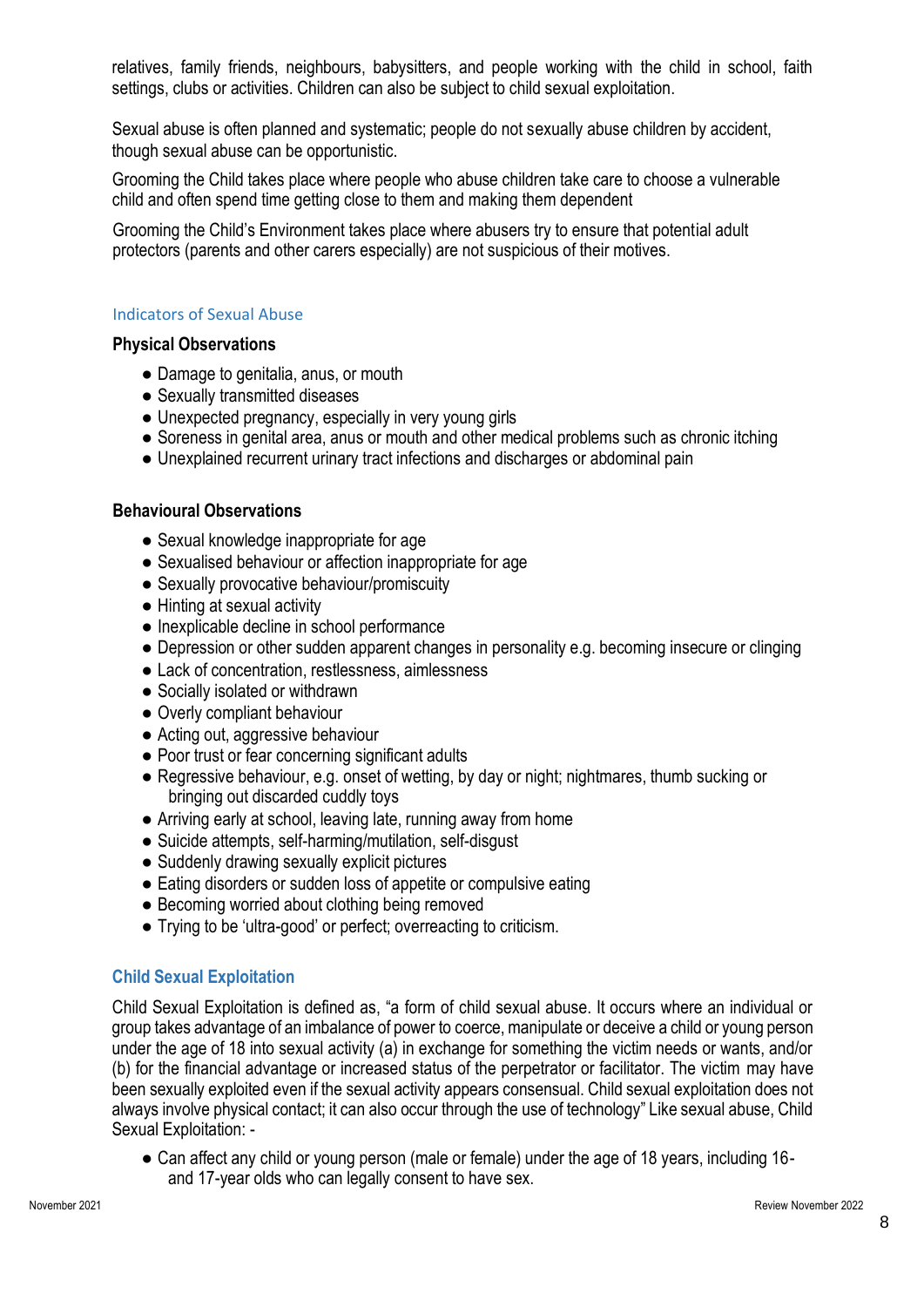- Can still be abuse, even if the sexual activity appears consensual.
- Can include both contact (penetrative and non-penetrative acts) and non-contact sexual activity.
- Can take place in person or via technology, or a combination of both.
- Can involve force and/or enticement-based methods of compliance and may, or may not, be accompanied by violence or threats of violence.
- May occur without the child or young person's immediate knowledge (through others copying videos or images they have created and posting on social media, for example).
- Can be perpetrated by individuals or groups, males or females, and children or adults. The abuse can be a one-off occurrence or a series of incidents over time and range from opportunistic to complex organised abuse.
- Is typified by some form of power imbalance in favour of those perpetrating the abuse. Whilst age may be the most obvious, this power imbalance can also be due to a range of other factors including gender, sexual identity, cognitive ability, physical strength, status, and access to economic or other resources.

Possible indicators of Child Sexual Exploitation include: -

- Acquisition of money, clothes, mobile phones etc without plausible explanation.
- Gang-association and/or isolation from peers/social networks.
- Exclusion or unexplained absences from school, college, or work.
- Leaving home/care without explanation and persistently going missing or returning late.
- Excessive receipt of texts/phone calls.
- Returning home under the influence of drugs/alcohol.
- Inappropriate sexualised behaviour for age
- Sexually transmitted infections.
- Evidence of/suspicions of physical or sexual assault.
- Relationships with controlling or significantly older individuals or groups.
- Multiple callers (unknown adults or peers).
- Frequenting areas known for sex work.
- Concerning use of internet or other social media.
- Increasing secretiveness around behaviours.
- Self-harm or significant changes in emotional well-being

Child sexual exploitation is never the victim's fault, even if there is some form of exchange: all children and young people under the age of 18 have a right to be safe and should be protected from harm.

# **Extremism and Radicalisation**

The risk of extremism and radicalization is now clearly identified by the Government as a safeguarding issue. People who are vulnerable to becoming involved in terrorism can be any age, from any group, faith, ethnicity, or background. Factors which are associated with a person who becomes vulnerable to being drawn into terrorism are:

- Peer Pressure
- Family tensions
- Crime and anti-social behaviour
- Lack of self-esteem and positive identity
- Personal or political grievance
- Mental health issues
- Learning or communication difficulties
- Influence of internet sites
- Isolation and poor support networks

The Counter Terrorism and Security Act 2015 require Children's Homes to take steps to prevent young people from being drawn into terrorism through the DfE PREVENT duty (June 2015). Radicalisation is a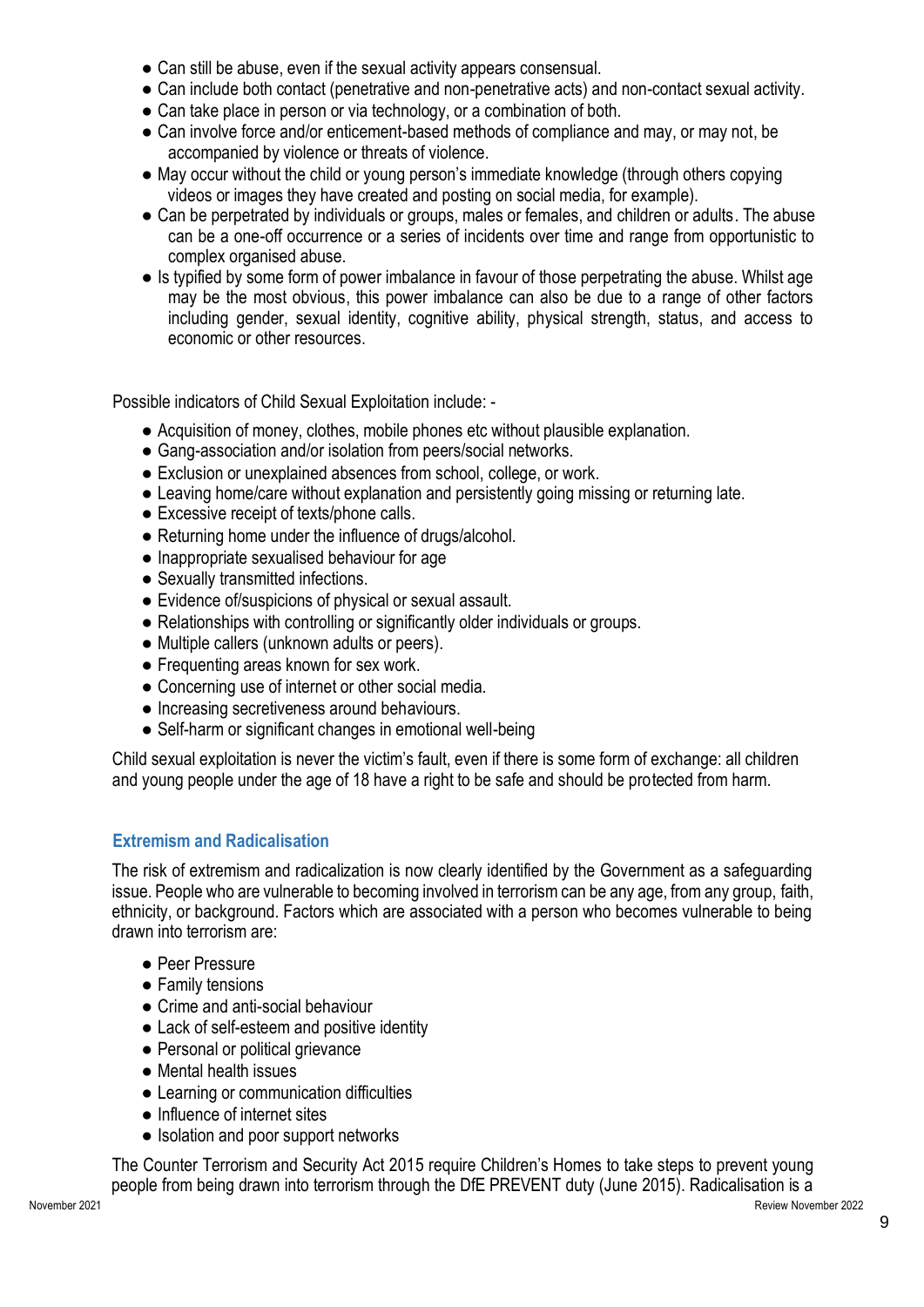gradual process which happens over time. Terrorist organisations target the vulnerable and disaffected members of society via social media and internet sites. Staff in the Home are well informed as to the potential risks and are well placed to observe gradual behavioural changes which may indicate a young person is at risk of becoming radicalised and report these concerns appropriately. The Home's E-Safety policy and PREVENT Risk Assessment further identify how young people are supported to make use of social media and internet sites safely and how staff will respond if risks emerge for young people. Young people in the Home are provided with continual support through the waking day and provided with safe places and regular opportunities to discuss controversial issues such as extremist beliefs and ideologies. The Home has a focus on developing personal resilience in young people and positive support networks, both of which are essential in reducing the future risk of radicalisation.

# **Child Criminal Exploitation**

Criminal exploitation occurs where an individual or group takes advantage of an imbalance of power to coerce, control, manipulate or deceive a child or young person under the age of 18. The victim may have been criminally exploited even if the activity appears consensual. Child Criminal Exploitation does not always involve physical contact; it can also occur through the use of technology and often starts with being befriended on social media. Criminal exploitation is typified by the imbalance of power. Age is the most obvious, with young people being perceived as being more easily manipulated and will carry shorter sentences if caught. This power imbalance can also be due to a range of other factors including gender, cognitive ability, physical strength, status, and access to economic or other resources. One of the key factors found in most cases of county lines exploitation is the presence of some form of exchange (for example, carrying drugs in return for something).

Where it is the victim who is offered, promised or given something they need or want, the exchange can include both tangible (such as money, drugs or clothes) and intangible rewards (such as status, protection or perceived friendship or affection).

It is important to remember the unequal power dynamic within which this exchange occurs and to remember that the receipt of something by a young person does not make them any less of a victim. It is also important to note that the prevention of something negative can also fulfil the requirement for exchange, for example a young person who engages in criminal activity to stop someone carrying out a threat to harm his/her family.

# **County Lines**

County lines is a major issue and is a form of Child Criminal Exploitation involving drugs, violence, gangs, safeguarding, criminal and sexual exploitation, modern slavery, and missing persons. County lines exploitation is widespread, with gangs from big cities including London, Manchester and Liverpool operating throughout England, Wales, and Scotland. Gangs are known to target vulnerable children and adults. County lines is a term used to describe gangs and organised criminal networks involved in exporting illegal drugs into one or more importing areas within the UK, using dedicated mobile phone lines or other forms of "deal line". They are likely to exploit children and vulnerable adults to move and store the drugs and money and they will often use coercion, intimidation, violence (including sexual violence) and weapons.

# **Homelessness**

Homelessness in Children is defined as children and youths as individuals who lack a fixed, regular, and adequate nighttime residence. This definition also includes: Children and youths who are sharing the housing of other persons due to loss of housing, economic hardship, or a similar reason.

A report released in December 2019 by the Homeless Charity 'Shelter', found that 135,000 children in Britain are homeless or living in temporary accommodation, the highest number in 12 years. For the first time, the charity has exposed the frequency with which children are becoming homeless, as its *Generation Homeless* report reveals a child loses their home every eight minutes. This is the equivalent of 183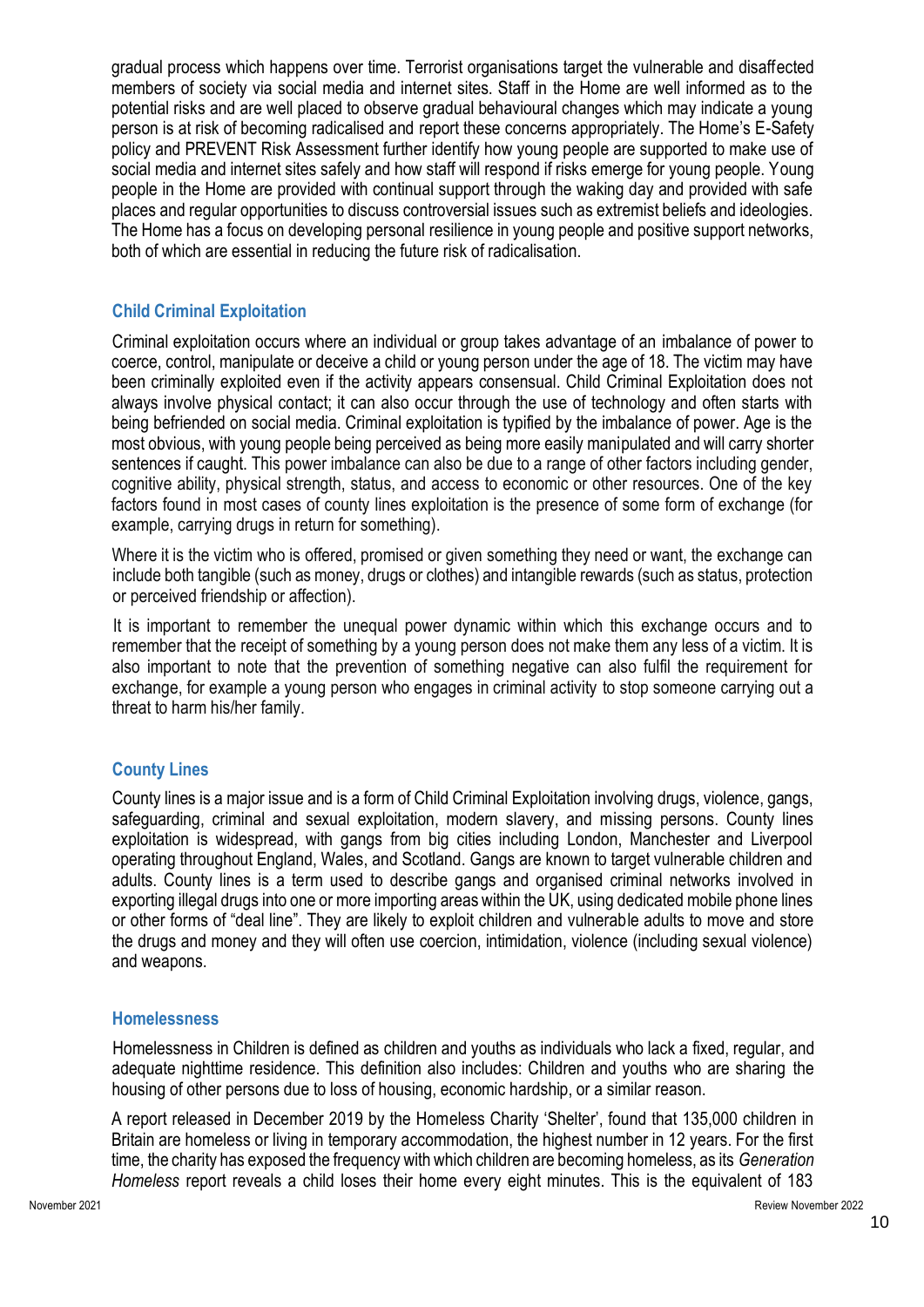children per day, enough to fill 2.5 double decker buses.

The report also shines a light on the 5,683 homeless families with children currently living in emergency B&Bs and hostels. Families are often squashed into one room with little space to cook, play or eat their meals; are forced to share bathrooms with strangers; and the accommodation is often located miles away from schools, jobs and loved ones.

Homelessness is linked to poor physical health for children including low birth weight, malnutrition, ear infections, exposure to environmental toxins and chronic illness (e.g., asthma). Homeless children also are less likely to have adequate access to medical and dental care.

Particular consideration should be made for the transition of young people leaving Care services at the age of 16/17 to ensure that they do not become homeless as a result.

#### **Domestic Violence**

Children and young people may be witness to or victims of domestic violence. Studies show that living with domestic violence can cause physical and emotional harm to children and young people in the following ways:

- ongoing anxiety and depression
- emotional distress
- eating and sleeping disturbances
- physical symptoms, such as headaches and stomach aches
- find it hard to manage stress
- low self-esteem
- self-harm
- be aggressive towards friends and school mates
- feel quilt or blame themselves for the violence
- have trouble forming positive relationships
- develop phobias and insomnia
- struggle with going to school and doing school work
- use bullying behaviour or become a target of bullying
- difficulty concentrating find it hard to solve problems
- have less empathy and caring for others
- lead to alcohol use or drug taking.

#### **Perplexing Presentations/ Fabricated Illness**

#### **Medically Unexplained Symptoms (MUS)**

In Medically Unexplained Symptoms (MUS), a child's symptoms, of which the child complains and which are presumed to be genuinely experienced, are not fully explained by any known pathology. The symptoms are likely based on underlying factors in the child (usually of a psychosocial nature) and this is acknowledged by both clinicians and parents. MUS can also be described as 'functional disorders' and are abnormal bodily sensations which cause pain and disability by affecting the normal functioning of the body. The health professionals and parents work collaboratively to achieve evidence-based therapeutic work in the best interests of the child or young person. In 2018, the Royal College of Psychiatrists and the Paediatric Mental Health Association (PMHA) developed a guide to assessing and managing medically unexplained symptoms (MUS) in children and young people and a recent editorial is very helpful. Experienced clinicians report that, on occasion, MUS may also include PP or FII.

# **Perplexing Presentations (PP)**

The term Perplexing Presentations (PP) has been introduced to describe the commonly encountered situation when there are alerting signs of possible FII (not yet amounting to likely or actual significant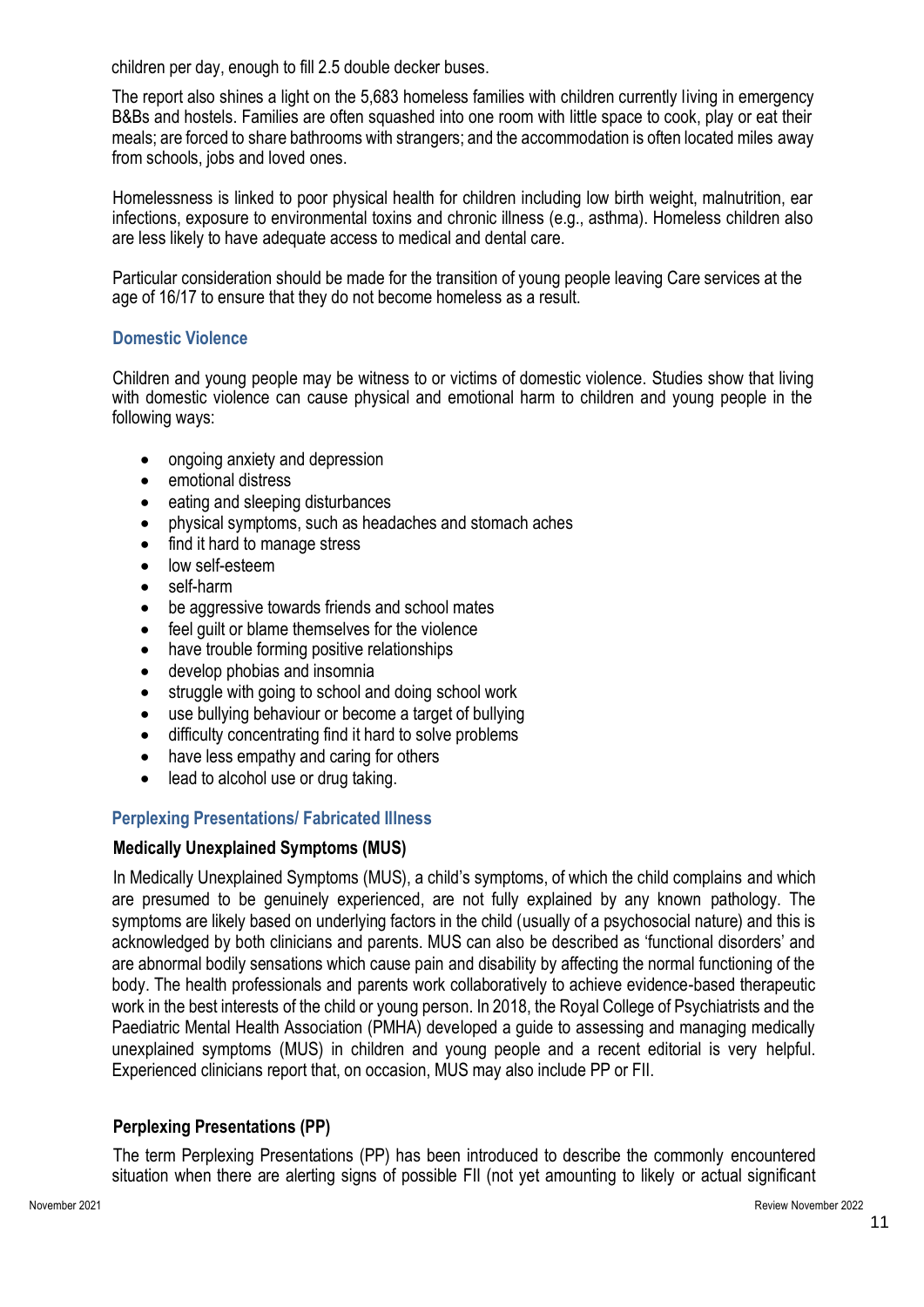harm), when the actual state of the child's physical, mental health and neurodevelopment is not yet clear, but there is no perceived risk of immediate serious harm to the child's physical health or life. The essence of alerting signs is the presence of discrepancies between reports, presentations of the child and independent observations of the child, implausible descriptions and unexplained findings or parental behaviour.

# **Fabricated or Induced Illness (FII)**

Fabricated or Induced Illness (FII) occurs when a parent or carer exaggerates or deliberately causes symptoms of illness in a child. Possible indications of FII include:

- Symptoms only appear when the parent or carer is present.
- The only person claiming to notice the symptoms is the parent or carer.
- The affected child has an inexplicably poor response to medication or treatment. When one health problem is resolved, the parent or carer may begin reporting a new set of symptoms.
- The child's alleged symptoms don't seem plausible for example, a child who has supposedly lost a lot of blood but does not seem unwell.
- The parent or carer has a history of frequently changing GP's or visiting different hospitals.

The patterns of abuse found in cases of FII usually fall into one of six categories, with varying severity. These are:

- Exaggerating or fabricating symptoms.
- Intentionally withholding nutrients from the child or interfering with nutrients.
- Inducing symptoms by means other than poisoning or smothering, such as using chemicals to irritate the skin.
- Low toxicity poisoning for example using laxatives to induce diarrhoea.
- High toxicity poisoning for example using insulin to lower a child's blood sugar level.
- Deliberately smothering the child to induce unconsciousness.

# **Female Genital Mutilation (FGM)**

Female genital mutilation (FGM) is a procedure where the female genitals are deliberately cut, injured, or changed, but there is no medical reason for this to be done. It is also known as female circumcision or cutting, and by other terms, such as sunna, gudniin, halalays, tahur, megrez and khitan, among others. FGM is usually carried out on young girls between infancy and the age of 15, most commonly before puberty starts. It is illegal in the UK and is child abuse. It is very painful and can seriously harm the health of women and girls. It can also cause long-term problems with sex, childbirth, and mental health. FGM is carried out for various cultural, religious and social reasons within families and communities in the mistaken belief that it'll benefit the girl in some way (for example, as a preparation for marriage or to preserve her virginity). But there are no acceptable reasons that justify FGM. It is a harmful practice that has no health benefits. FGM usually happens to girls whose mothers, grandmothers or extended female family members have had FGM themselves, or if their father comes from a community where it is carried out.

Girls are sometimes taken abroad for FGM, but they may not be aware this is the reason for their travel. Girls are more at risk of FGM being carried out during the summer holidays, as this allows more time for them to "heal" before they return to school.

FGM is illegal in the UK. It is an offence to:

- perform FGM (including taking a child abroad for FGM)
- help a girl perform FGM on herself in or outside the UK
- help anyone perform FGM in the UK
- help anyone perform FGM outside the UK on a UK national or resident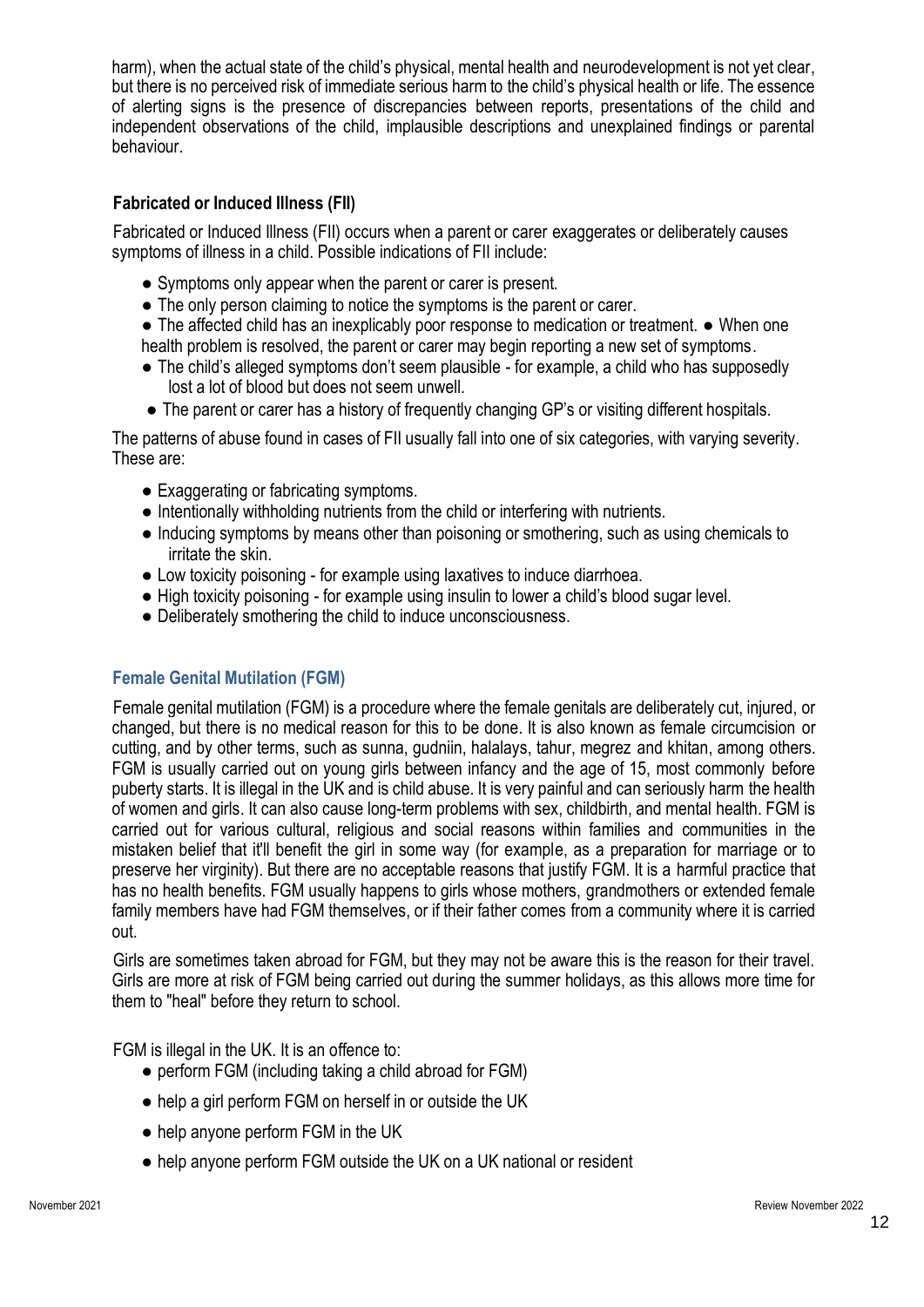• fail to protect a girl for whom you are responsible from FGM

Anyone who performs FGM can face up to 14 years in prison. Anyone found guilty of failing to protect a girl from FGM can face up to 7 years in prison.

# **Breast Ironing**

Much like FGM, Breast Ironing is a harmful cultural practice that originates from Cameroon and has been reported in neighbouring countries. It is the process whereby young pubescent girls breasts are ironed, massaged and/or pounded down through the use of hard or heated objects in order for the breasts to disappear or to delay the development of the breasts entirely. These may include, stones, pestle, a hammer or spatula, and breast bands. Typically, the perpetrator of the act will believe they are doing so in the best interests of the child to protect them from harassment, rape, abduction, and early forced marriage. Whilst there is no specific law in the UK around breast ironing, in 2019 the Crown Prosecution Service (CPS) updated the so-called Honour-Based Abuse and Forced Marriage guidance to recognise breast ironing as child abuse. Due to the instruments used, there are serious health concerns associated with the practice. These include: -

- Cancer
- Abscesses
- Infection
- Dissymmetry of the breasts
- Cysts
- Tissue damage
- Severe fever
- Disappearance of the breasts
- Poor mental well-being

Signs and indicators can be difficult to spot as it is typically a well-kept secret between the child and perpetrator. In most cases the perpetrator is a family member, with 58% of cases believed to be carried out by the mother. Often the father will remain unaware. The child generally believes the act is being carried out in her interests so will often remain silent. Some indicators may include: -

- Reluctance to undertake normal medical examinations.
- Fear of changing for physical activities (such as swimming) due to scars or bandages being visible.
- Unusual behaviour after time with family or time away, such as depression, anxiety, aggression, withdrawal.
- Some girls may ask for help, but it may not be direct due to fear or embarrassment.

# **Harmful Sexualised Behaviour**

Harmful sexual behaviour (HSB) is developmentally inappropriate sexual behaviour which is displayed by children and young people and which may be harmful or abusive. It can be displayed towards younger children, peers, older children or adults. It's harmful to the children and young people who display it, as well as those it is directed towards. This is not to be confused with behaviour deemed as normal development as young people grow. The threshold in which sexualised behaviour becomes harmful is often blurred and should be considered carefully based on the young person's age, experiences and level of understanding.

A summary of messages from research into HSB published in 2016 and 2017 had these key findings:-

- Although most victims of abuse do not go on to display HSB, exposure to trauma is a key factor in the development of HSB.
- There is a continuum of sexual behaviours, so a continuum of responses to problematic behaviour is required. This should take into account each young person's age, stage of development, level of risk and need.
- Interventions to support children and young people who display HSB should consider each child's development, family background and any broader child protection concerns.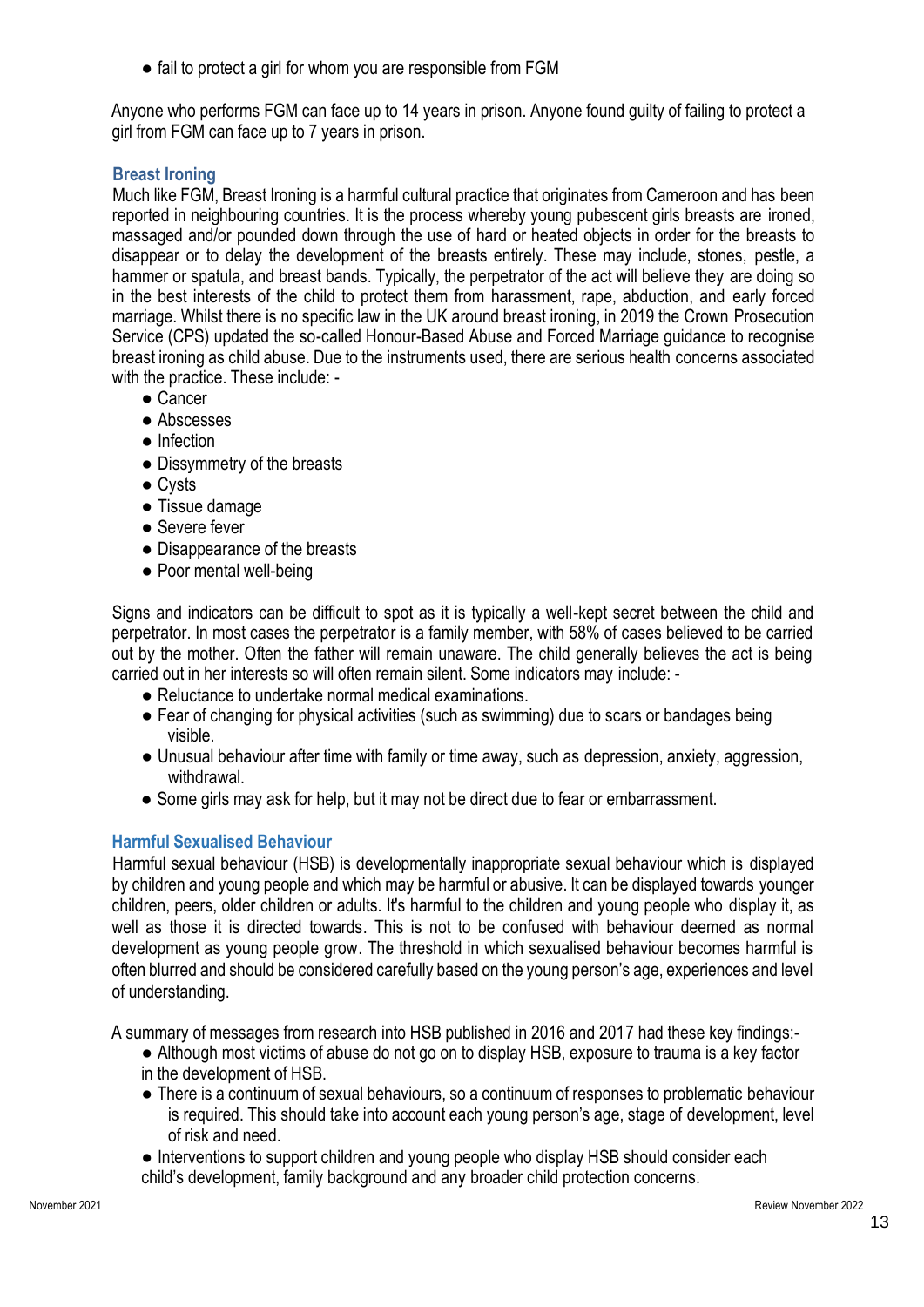● Professionals need to be aware of the range of HSB that can be displayed by children and young people online or using technology, and how best to respond.

- Children and young people who display HSB should not be labelled, criminalised or stigmatised, because this makes it more difficult for them to regain a 'normal' life.
- Schools and children's services have an important role in challenging social and cultural messages that can reinforce harmful sexual behaviours.
- Children and young people will have keep safe work , keyworks , to ensure they are educated about what abuse is .
- Children and young people will be educated how to report abuse, through worry forms, complaint forms, informing staff, through their advocates. All children and young people will be able to access private use of telephones and help lines and also mind of my own app.

#### **Violence Against Women and Girls (VAWG)**

The CPS has published a [Violence Against Women and Girls \(VAWG\) Strategy for 2017-2020](https://www.cps.gov.uk/sites/default/files/documents/legal_guidance/VAWG-Strategy-2017-2020-R01.pdf) providing a framework outlining the approach taken to these crimes. The CPS recognises VAWG as a form of discrimination against women and a fundamental issue of human rights arising from gender inequality. The framework is in line with the CPS's Public Sector Equality Duty and draws upon the UK's ratification of relevant United Nations conventions [\(The United Nations Special Rapporteur on Violence against](http://www.ohchr.org/Documents/Issues/Women/15YearReviewofVAWMandate.pdf)  [Women, Its Causes and Consequences, 15 Years of the United Nations Special Rapporteur on Violence](http://www.ohchr.org/Documents/Issues/Women/15YearReviewofVAWMandate.pdf)  [against Women \(1994](http://www.ohchr.org/Documents/Issues/Women/15YearReviewofVAWMandate.pdf)–2009)—A Critical Review) , the Council of Europe Convention on preventing and combating violence against women and domestic violence (the Istanbul Convention) and the [Government's strategy on ending VAWG 2016](https://www.gov.uk/government/publications/strategy-to-end-violence-against-women-and-girls-2016-to-2020)-2020.

VAWG crimes describes behaviours which are committed primarily, although not exclusively, by men against women. It includes incidents related to domestic abuse including controlling or coercive behaviour, rape and other sexual offences, stalking, harassment, so called 'honour' based abuse, forced marriage, female genital mutilation, child sexual abuse, modern slavery and human trafficking focusing on sexual exploitation, prostitution, pornography and obscenity.

The CPS recognises that victims of VAWG crimes are disproportionately women with the majority of perpetrators being male. Within this context of VAWG crimes, the CPS also recognises that many of these offences are committed against men and boys, and that some offences can be committed by females.

Although there is no specific offence of VAWG for England and Wales (although note that the Welsh Government has introduced the Violence Against Women, Domestic Abuse and Sexual Violence Act 2015), there are specific offences within criminal law that may constitute VAWG. For example, prosecutions can be brought for rape, sexual assault and controlling or coercive behaviour. For some types of VAWG there are no specific offences to prosecute under. However, if the behaviour falls within a particular policy or agreed definition of a criminal offence, then it should be prosecuted as such. For example, incidents of domestic abuse might be prosecuted under a number of offences, including controlling or coercive behaviour, and can range from criminal damage to murder.

# **Procedures**

#### **Introduction**

The following procedures apply to managers, staff of all disciplines and volunteers at Highlands. The aim of these procedures is to provide a robust framework which enables staff to take immediate and appropriate action when they are worried a child is being or has been abused.

At all stages, the primary concern must be the interests and safety of the child. Sometimes there may be a conflict of interest between the rights of the child and the rights of others (for example, employment rights). In such situations the interests of the child remain paramount.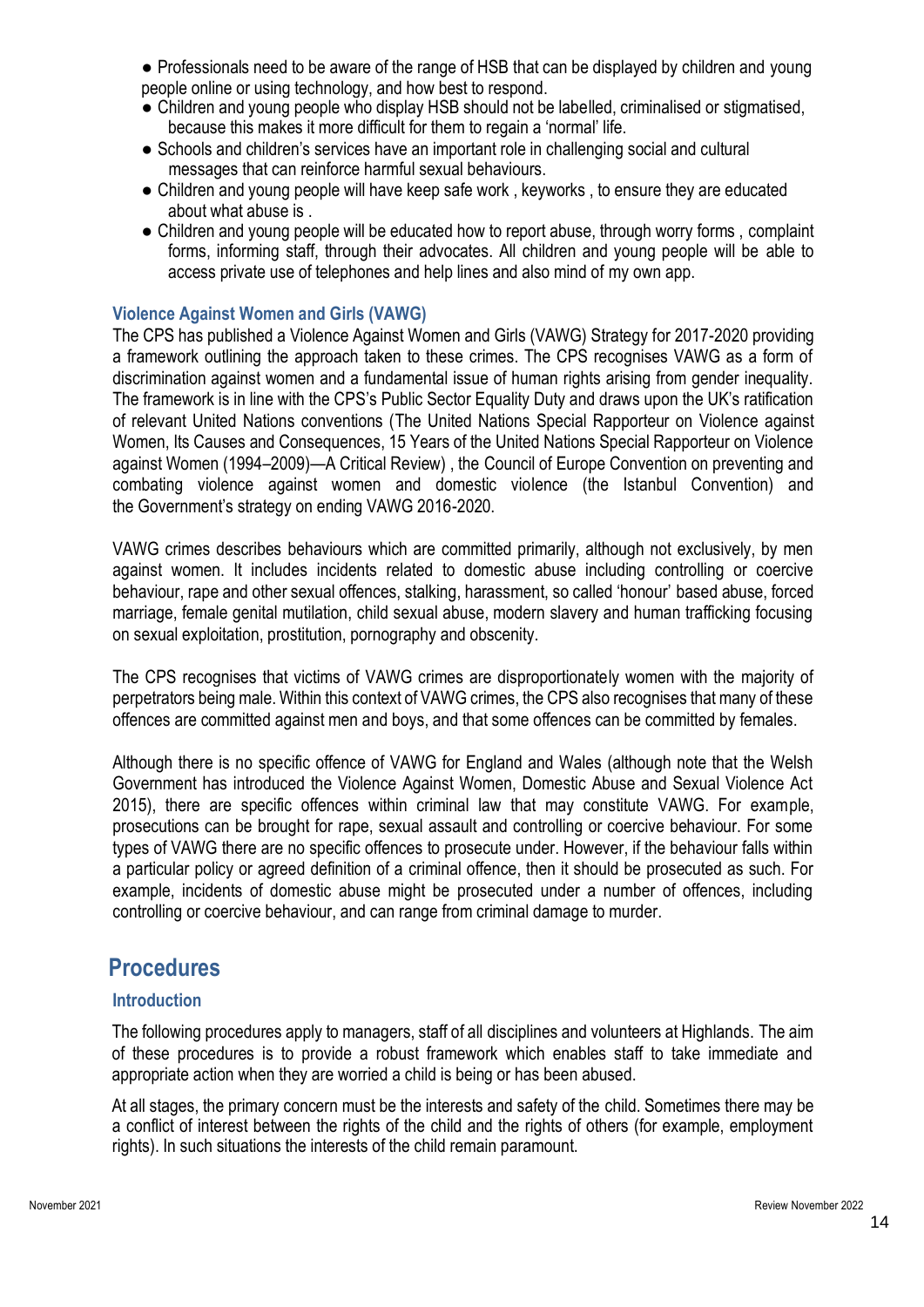# **Suspicion or Disclosure of Abuse**

If a staff member suspects a child has been abused or if they have a disclosure from a child of abuse, they have what we call a Cause for Concern. In such situations they will:

- Ensure the immediate safety of the child, taking any necessary steps to remove them from any further harm
- Only seek clarification from the child without asking detailed questions, remembering their role is to raise a concern, not to investigate
- Report it to the Designated Safeguarding Lead immediately
- Make a record of the information before the end of the working shift keeping in mind this record may be used and referred to by other professionals and possibly in internal and external proceedings.

# **Raising a Concern**

If a staff member has concerns about the safety or wellbeing of a child at Highlands, they will notify the manager (Designated Safeguarding Lead) immediately and record their concerns on the Cause for Concern Form as described below. If the Designated Safeguarding Lead or their deputy is not available or if there are immediate concerns, the staff member should follow the on-call procedure who will then ensure appropriate action is taken. The Home operates a 2-tier on-call system to ensure that a suitably trained member of staff is always available.

The Designated Safeguarding Lead will assess the information and consider if significant harm has happened or if there is a risk of significant harm. If the Designated Safeguarding Lead is of the opinion that the threshold of significant harm, or risk of significant harm has been reached; or they are not clear if the threshold is met, then they will contact the young person's placing authority and complete Hampshire County Councils interagency referral form Hampshire County Council (hants.gov.uk) and follow up with a referral form.

All matters relating to child protection are treated as confidential and only shared as per Working Together to Safeguard Children (2018). Information will only be shared with agencies who we have a statutory duty to share with and such matters are only shared with staff members on a 'need to know' basis. Staff will always be given essential information necessary to maintain the safety of a child.

If a staff member has concerns around another staff member's practice or behaviour, they will record this information and pass it to the manager of the home. The manager will review and consider the LADO threshold and impact on the young person. If the manager is unavailable, the staff member will contact the Responsible Individual or follow the Home's On-Call protocols.

If the staff member has a concern about the practice or behaviour of the manager, they will contact the Responsible Individual.

The Responsible Individual is:

Jackie Smeeth Contact Number and email: 07716 639564 jackiesmeeth@highlands-group.co.uk

Should any member of staff have concerns around the conduct of the Responsible Individual, they should report this to the Registered Manager. There is a protocol in place where the concern can be shared with the Company Directors, to whom the Responsible Individual is accountable.

In all cases of concern, the staff member can directly contact Children's placing authority if they cannot contact a manager or On-Call or if they are dissatisfied with the response to a concern. The home has a separate Whistleblowing Policy which outlines actions to take should a member of staff have concerns that a concern is not being adequately dealt with.

The contact details for the Hampshire Children's Services are:

Telephone to Hampshire Children's Services 0300 555 1384 (Out of Hours 0300 555 1373)

Email to csprofessional@hants.gov.uk.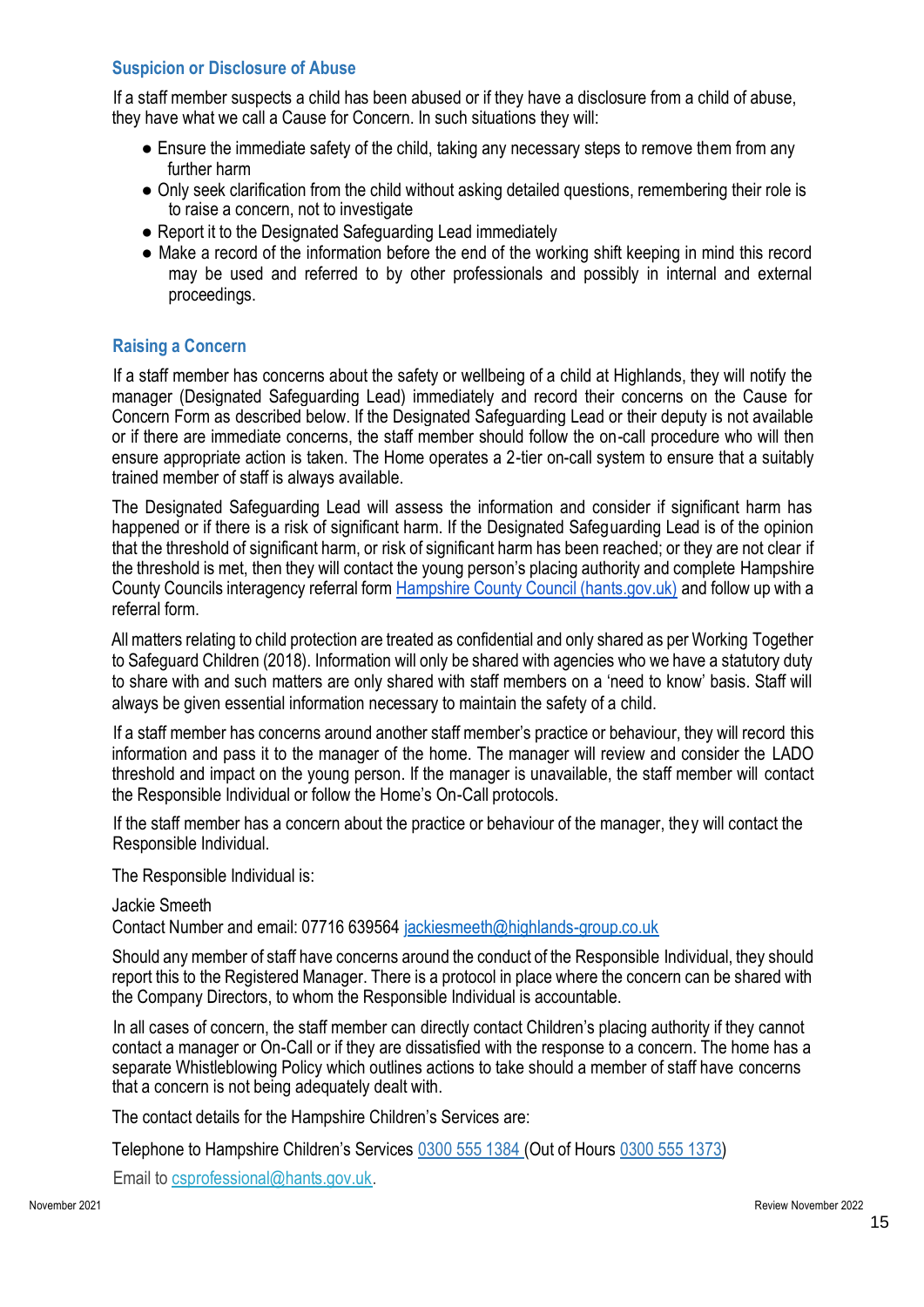Further contact details will depend upon the Placing Authority for the individual child.

# **Cause for Concern**

Highlands uses a "Cause for Concern" form to record any staff concerns around the safety or wellbeing of a child. This form includes:

- Dates and times of the observations and location.
- Dates and times of any discussions they were involved in.
- Any injuries or marks
- Explanations given by the child/adult including any actual words or phrases used by the child
- Any drawings used by the child
- What action was taken?
- The date of the report and staff signature.

# **Response to a Suspicion or Disclosure of Abuse**

When the Designated Safeguarding Lead (DSL) receives a report of a concern from a staff member they will:

- Immediately assess if the child is in **immediate** danger and urgent protective action is required, in which case the police should be called. The DSL should also notify children's social care and the placing authority of the occurrence and what action has been taken
- If not in immediate danger, the DSL will ensure the young person is suitably supported. They will then decide whether there are sufficient grounds for suspecting significant harm has occurred (for example, a disclosure of historic abuse)
- If "yes", the Placing Authority responsible for the young person if they are placed at the home by a different authority from that in which the home is located.
- The DSL will confirm any referral in writing to Children's Services as soon as possible, including the actions that have been taken. The written referral should be the Interagency Referral Form if within Hampshire County Council.
- If they are unsure whether to refer the matter, they will phone Hampshire Children's Services Professionals Line for advice.
- Complete an Ofsted Notification in line with the home's 'Notification of a Significant Event' Policy, if threshold is met.
- Undertake a review of young persons relevant plans.

# **Managing allegations against people who work with children & the role of the Designated Officer (Formerly LADO)**

The framework for managing allegations is set out in the Hampshire Safeguarding Children Board (HSCB) procedure, Working Together to Safeguard Children (2018) and Keeping Children Safe in Education (2020). While Working Together has been updated, the framework of Appendix 5 of the 2010 version still forms the basis of the HSCB procedure. The framework applies to all who work with children and young people, including those who work in a voluntary capacity. It also covers a wider range of allegations than child protection, including cases in which it is alleged that a person who works with children has:

- behaved in a way that has harmed, or may have harmed, a child
- possibly committed a criminal offence against, or related to, a child
- behaved towards a child or children in a way that indicates they may pose a risk of harm to children.

In the event of an allegation the Registered Manager, as DSL, will contact the Designated Officer for further instruction. If a staff member does not trust that a concern has been adequately shared, they can contact the Designated Officer directly themselves, or contact the responsible individual.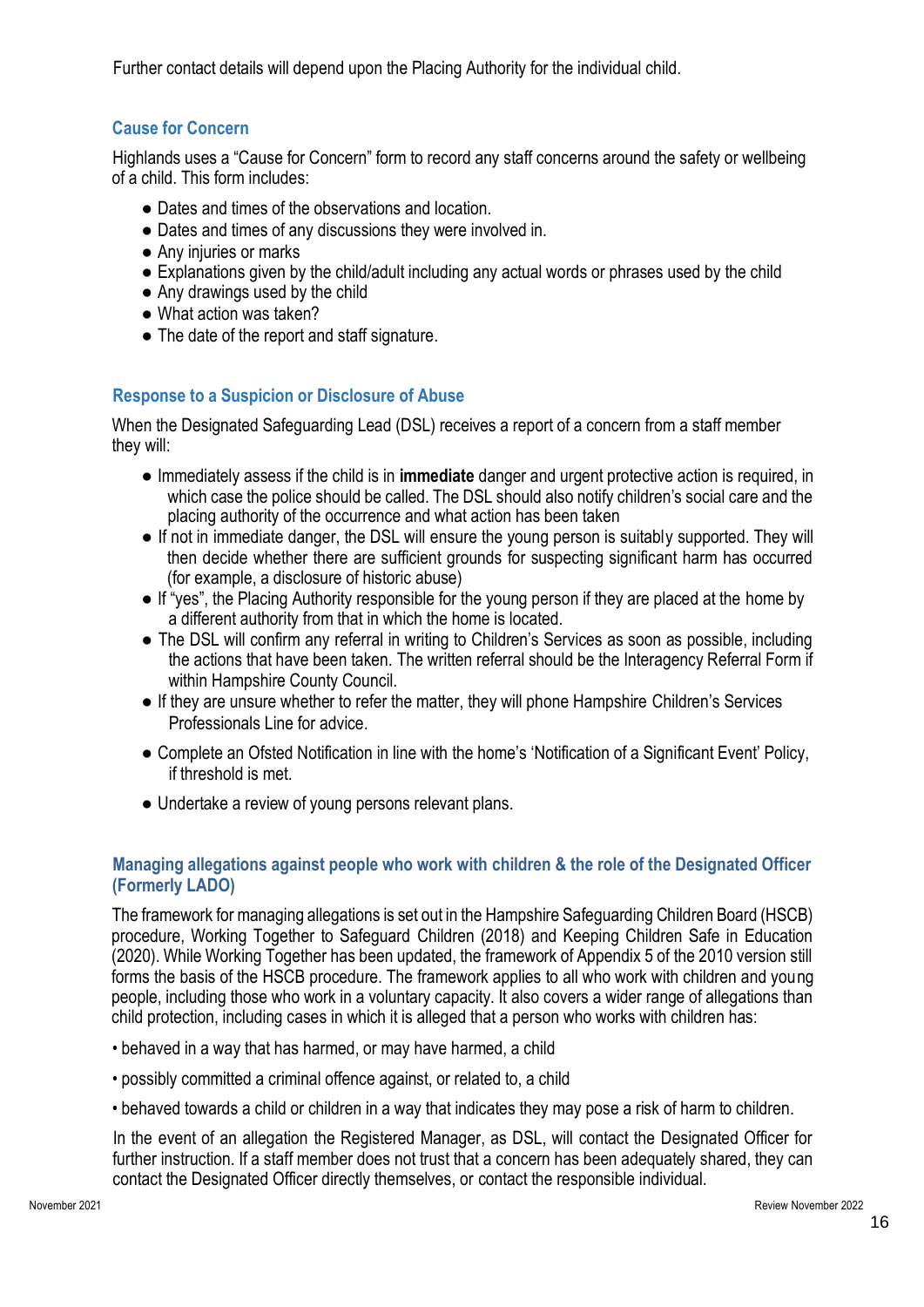It is essential that any allegation of abuse made against a person is dealt with consistently, fairly, quickly and in a way that provides effective protection for the child and at the same time supports the person who is the subject of the allegation.

An integral part of the framework for managing allegations against staff is the role of the Designated Officer (formerly LADO). The Designated Officer is responsible for the management and oversight of individual cases and must be informed of all allegations or concerns relating to staff or volunteers that fit the criteria above before any investigation starts. The Designated Officer will provide advice and guidance to any agency or employer providing services for children. Where necessary they will liaise with Children's Social Care and other agencies, monitor the progress of cases and work to ensure that all allegations are dealt with appropriately.

Fiona Armfield is Designated Officer for specialist and residential provisions in

#### Hampshire. Telephone number: - **01962 876364**.

If appropriate you may be asked to complete a referral form as a method of making a written referral. The referral e-form can be found on the safeguarding section of the SfYC webpages.

In any instance where an allegation has been made against a member of staff working within the home, they will be suspended pending investigation. If dismissed, a referral will be made to Disclosure and Barring Service (DBS) about that individual. Referrals will reflect that they failed to safeguard young people .

# **Roles and Responsibilities**

#### Management

Senior managers at Highlands will:

- Contribute to inter-agency working in line with guidance Working Together to Safeguard Children (2018)
- Provide training and competency assessment for all staff
- Ensure Safer Recruitment procedures are followed, and key roles are filled
- Provide support to staff on all matters regarding safeguarding and child protection
- Ensure that any allegation or concern against a staff member is dealt with in accordance with guidance from Hampshire Safeguarding Children Partnership
- Ensure Highlands has effective safeguarding policies & procedures including a child protection policy
- Ensure any staff member in a key role e.g. Designated Safeguarding Lead is qualified and competent in that area.

# Registered Manager/Designated Safeguarding Lead

- Hold overall accountability for safeguarding children
- To attend specific training to fulfil their role
- To ensure staff know how to contact them should they have a concern
- To ensure staff are trained and competent, addressing any shortfalls by organising additional training or refresher courses
- To maintain accurate, legible confidential and secure records of all safeguarding concerns, actions, and assessments
- To engage in a multi-agency approach to ensure safeguarding concerns are reported and actioned.
- To play a key role in the review of safeguarding and protection policies and procedures.

**Staff** 

- All staff are responsible for the safeguarding of children in the home and have a key role to play in identifying concerns early and in providing help for children. To achieve this, they will:
- Establish and maintain an environment where children feel secure, are encouraged to talk, and are listened to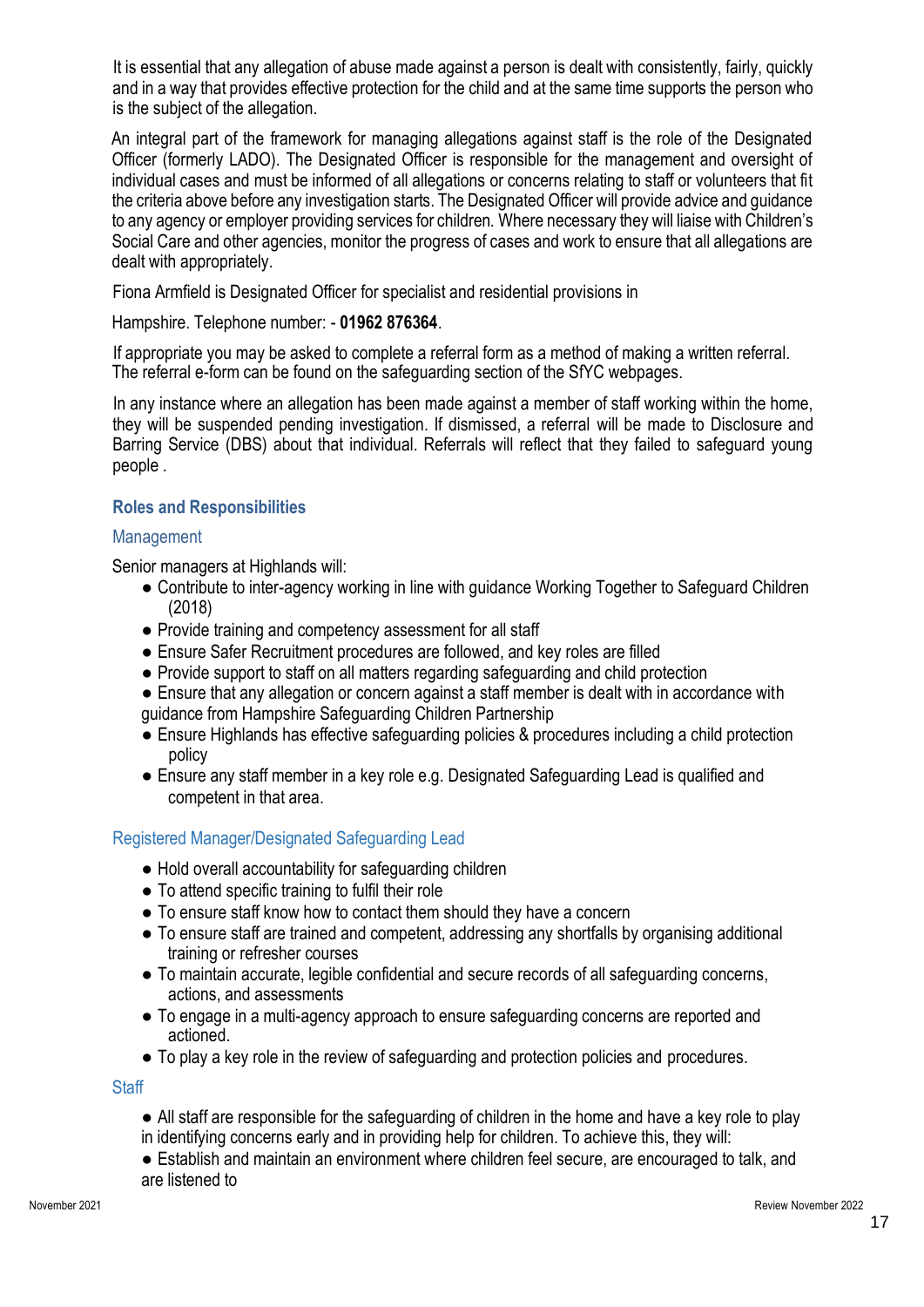- Ensure children know that there are adults in Highlands whom they can approach if they are worried about any problems
- Conduct planned key work sessions and instigate 1:1 session as necessary to support children in developing the skills they need to assess and manage risk appropriately and keep themselves safe
- Attend training to be aware of and be alert to the signs of abuse
- Maintain an attitude of "it could happen here" with regards to safeguarding
- Record their concerns if they are worried that a child is being abused and report these to the relevant person without delay (including any allegation against a staff member)
- Follow the procedures set out by the Local Safeguarding Children Board (LSCB)
- Support all children in line with their child protection plan, including any measures put in place following a safeguarding concern
- Ensure they know who the Designated Safeguarding Lead (DSL) and deputy DSL are, and know how to contact them
- Treat information with confidentiality without promising to "keep a secret".

#### **Monitoring and Review**

This Policy will be reviewed on a 12-month basis or sooner if necessary, to ensure its effectiveness and as required under legislation and government guidance.

#### **References and further information**

- The Children Act 1989 and 2004
- The Children and Social Work Act 2017
- The Education Act 2002
- Safeguarding of Vulnerable Groups Act 2006
- The Protection of Children Standard within the 2015 Children's Homes Regulations
- Hampshire Safeguarding Children Partnership's Procedure
- Working Together to Safeguard Children 2018
- The DfE Child Sexual Exploitation Definition and a guide for practitioners, local leaders and decision makers working to protect children from child sexual exploitation February 2017.
- The DfE Prevent duty June 2015
- The Home Office 'Criminal Exploitation of children and vulnerable adults: County Lines guidance September 2018
- The DfE Keeping Children Safe in Education 2020

#### **Related Policies**

- Children Missing Policy and Procedures
- Prevention of Bullying Policy
- Self-Harm and Suicide Policy
- E-Safety Policy
- Notification of a significant event
- Whistleblowing Policy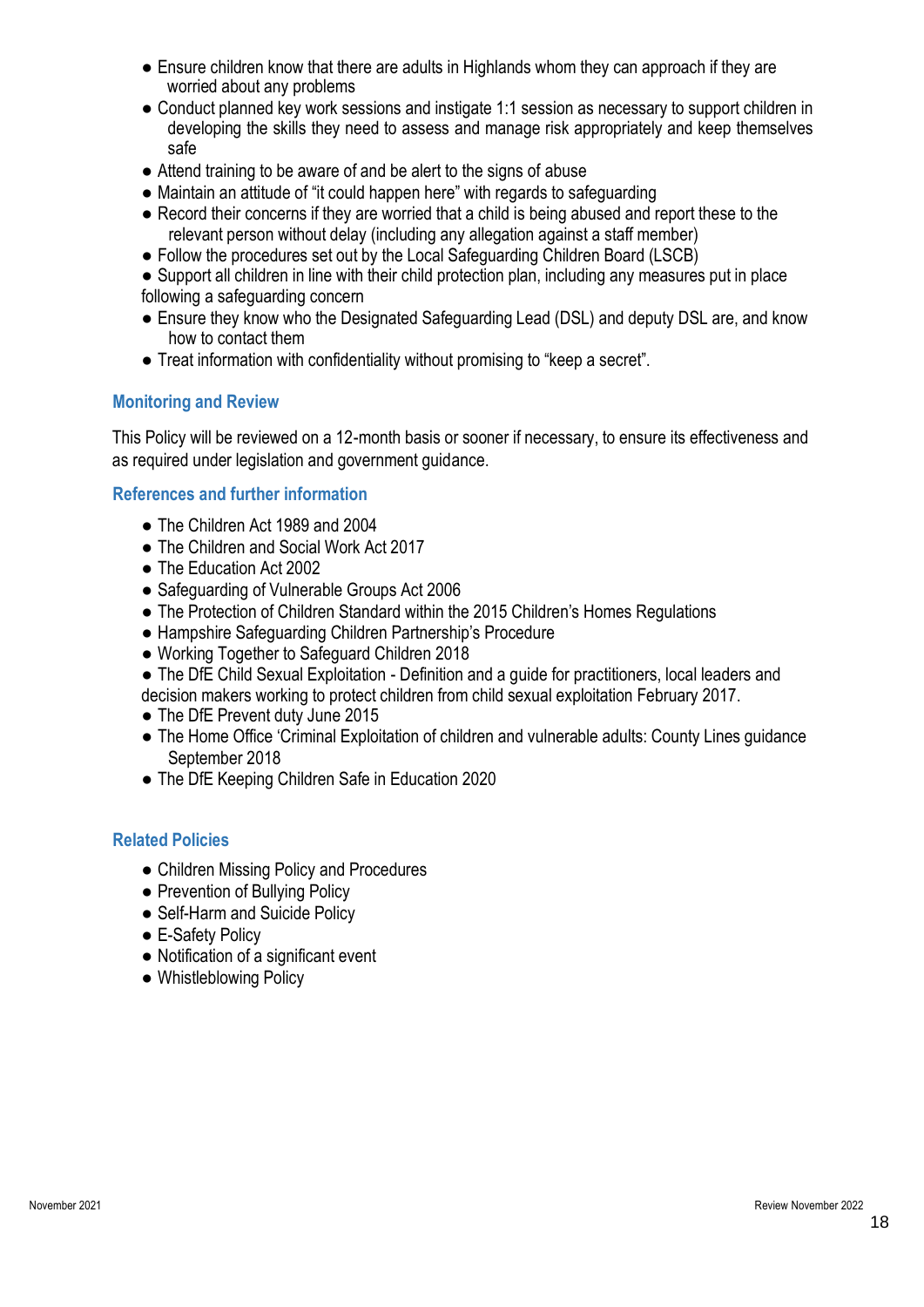# **CAUSE FOR CONCERN FORM PART 1**



This form must be completed following any issue raised as a concern in as much detail as possible. The home senior lead MUST be notified as soon as possible and this form provided to the HOME MANAGER / Manager on call.

| <b>Staff Name</b>                 |                                                                                                                                                             | <b>Reference Number</b>    |        |                |  |
|-----------------------------------|-------------------------------------------------------------------------------------------------------------------------------------------------------------|----------------------------|--------|----------------|--|
| <b>Child's Name</b>               |                                                                                                                                                             | Date                       |        |                |  |
|                                   | <b>Names Of Others Involved</b>                                                                                                                             |                            |        |                |  |
| <b>External Agencies Involved</b> |                                                                                                                                                             |                            |        |                |  |
| <b>Nature of Concern</b>          |                                                                                                                                                             |                            |        |                |  |
|                                   | Write here in detail what you are concemed about. Include facts and what you observed. Where did this take place?<br>When? What was said? What did you see? |                            |        |                |  |
|                                   |                                                                                                                                                             |                            |        |                |  |
|                                   |                                                                                                                                                             |                            |        |                |  |
|                                   |                                                                                                                                                             |                            |        |                |  |
|                                   |                                                                                                                                                             |                            |        |                |  |
|                                   |                                                                                                                                                             |                            |        |                |  |
|                                   |                                                                                                                                                             |                            |        |                |  |
|                                   |                                                                                                                                                             |                            |        |                |  |
| <b>What Actions Did You Take?</b> |                                                                                                                                                             |                            |        |                |  |
|                                   | Detail everything you did to ensure the child was safe. Include actions you took to keep others safe                                                        |                            |        |                |  |
|                                   |                                                                                                                                                             |                            |        |                |  |
|                                   |                                                                                                                                                             |                            |        |                |  |
|                                   |                                                                                                                                                             |                            |        |                |  |
|                                   |                                                                                                                                                             |                            |        |                |  |
|                                   |                                                                                                                                                             |                            |        |                |  |
|                                   |                                                                                                                                                             |                            |        |                |  |
| <b>Who Have You Notified?</b>     |                                                                                                                                                             |                            |        |                |  |
| <b>Notified</b>                   | <b>Name</b>                                                                                                                                                 | <b>Time</b><br><b>Date</b> | Verbal | <b>Written</b> |  |
| <b>Senior Staff</b>               |                                                                                                                                                             |                            |        |                |  |
| <b>Manager</b>                    |                                                                                                                                                             |                            |        |                |  |
| <b>Other</b>                      |                                                                                                                                                             |                            |        |                |  |
|                                   |                                                                                                                                                             |                            |        |                |  |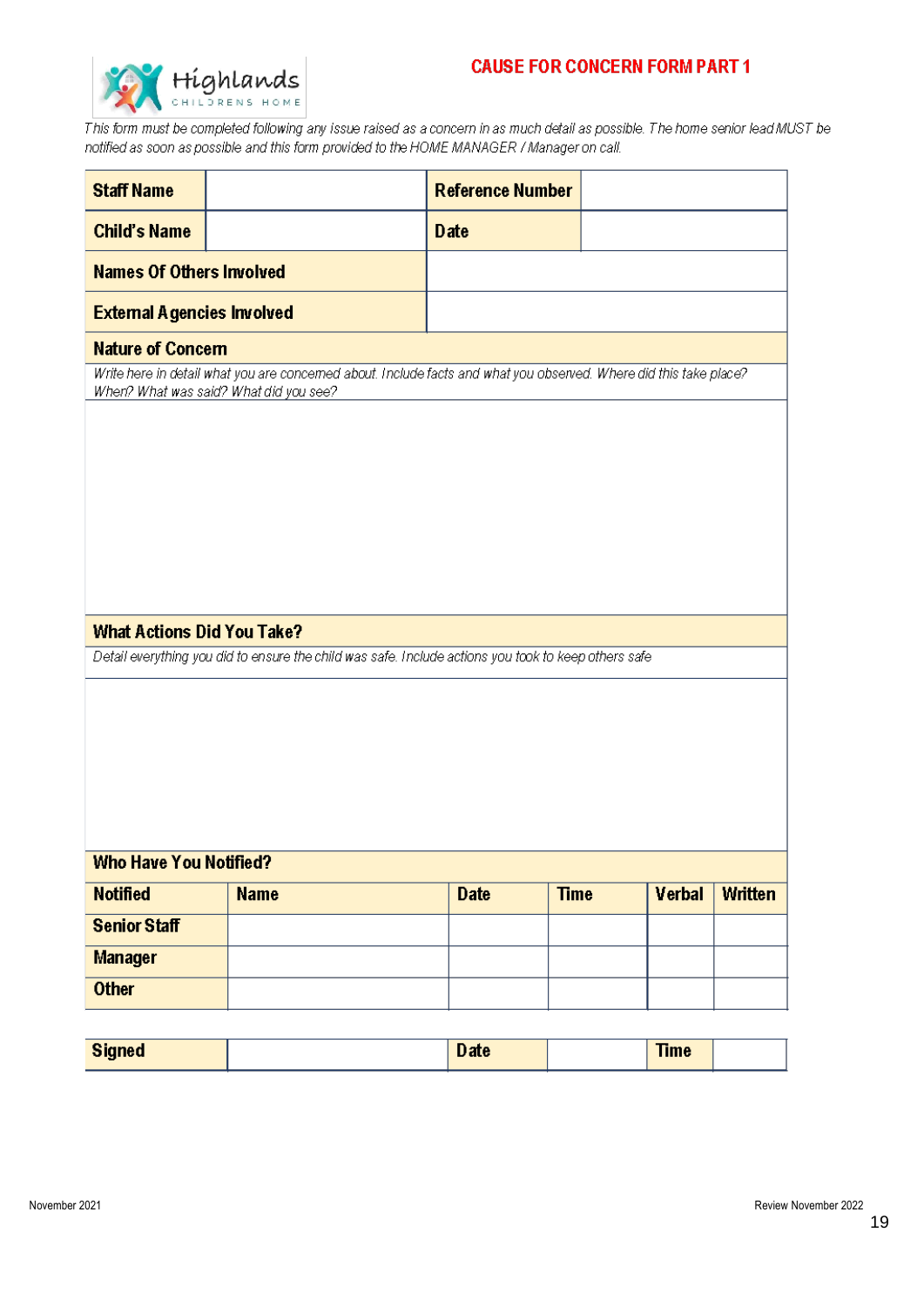

This form must be completed by the Senior Staff or Manger following the receipt of a Cause For Concern

#### What Actions Did You Take?

Detail everything you did to ensure the child was safe. Include actions you took to keep others safe. Include communication with staff and ongoing actions

#### Who Have You Notified?

| Agency | Name                                                            | Date | Time | Outcome |  |
|--------|-----------------------------------------------------------------|------|------|---------|--|
|        |                                                                 |      |      |         |  |
|        |                                                                 |      |      |         |  |
|        |                                                                 |      |      |         |  |
|        | Are There Any Follow Up Actions?                                |      |      |         |  |
|        | List any actions which are outstanding or need to be completed. |      |      |         |  |
|        |                                                                 |      |      |         |  |
|        |                                                                 |      |      |         |  |
|        |                                                                 |      |      |         |  |
|        |                                                                 |      |      |         |  |
|        |                                                                 |      |      |         |  |
|        |                                                                 |      |      |         |  |
|        |                                                                 |      |      |         |  |
|        |                                                                 |      |      |         |  |
|        |                                                                 |      |      |         |  |
|        |                                                                 |      |      |         |  |

| Signed      | Date | <b>Time</b> |  |
|-------------|------|-------------|--|
| <b>Name</b> | Role |             |  |

HIGHLANDS CAUSE FOR CONCERN

 $\mathbf{1}$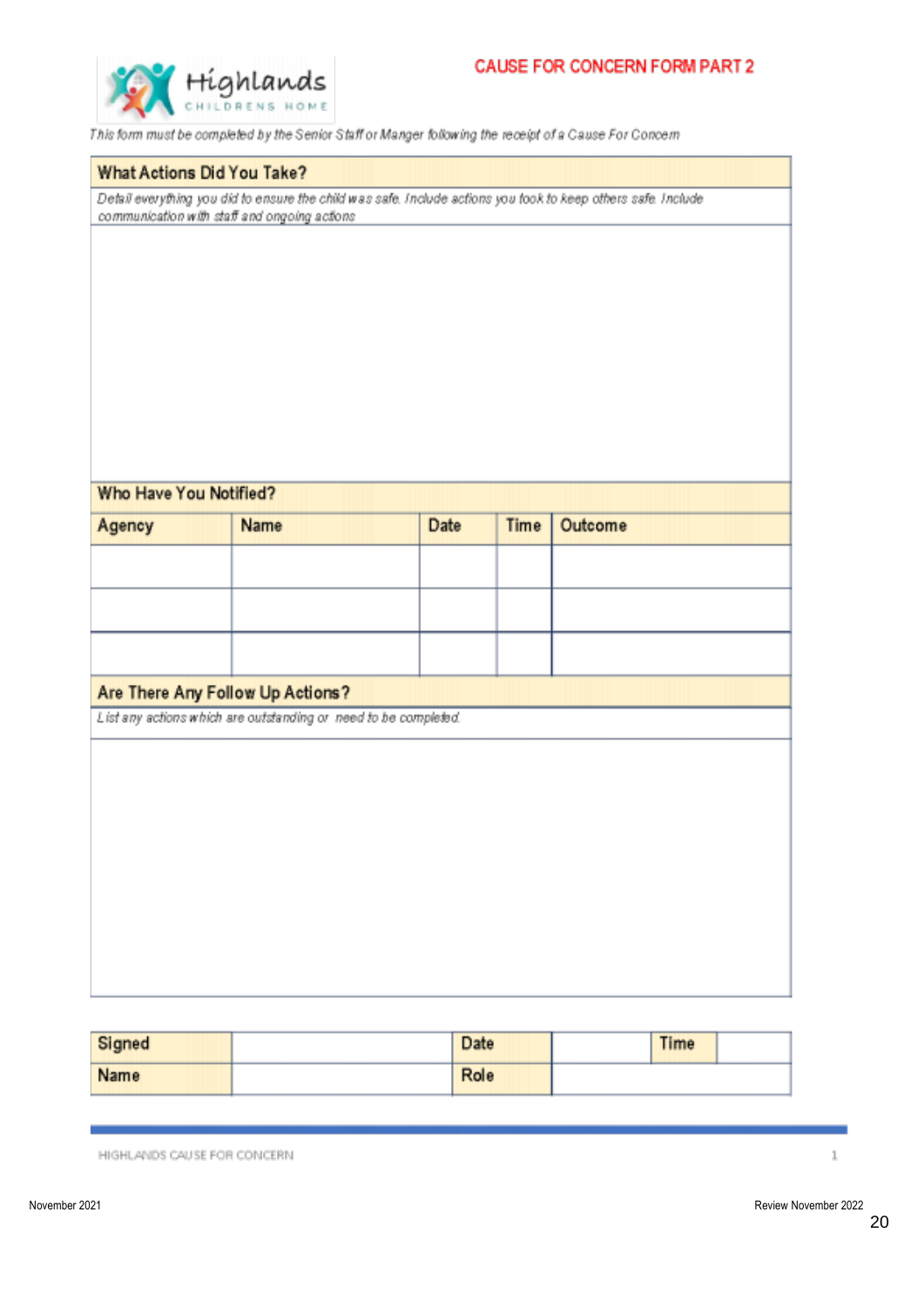# Safeguarding/Protection Flowchart

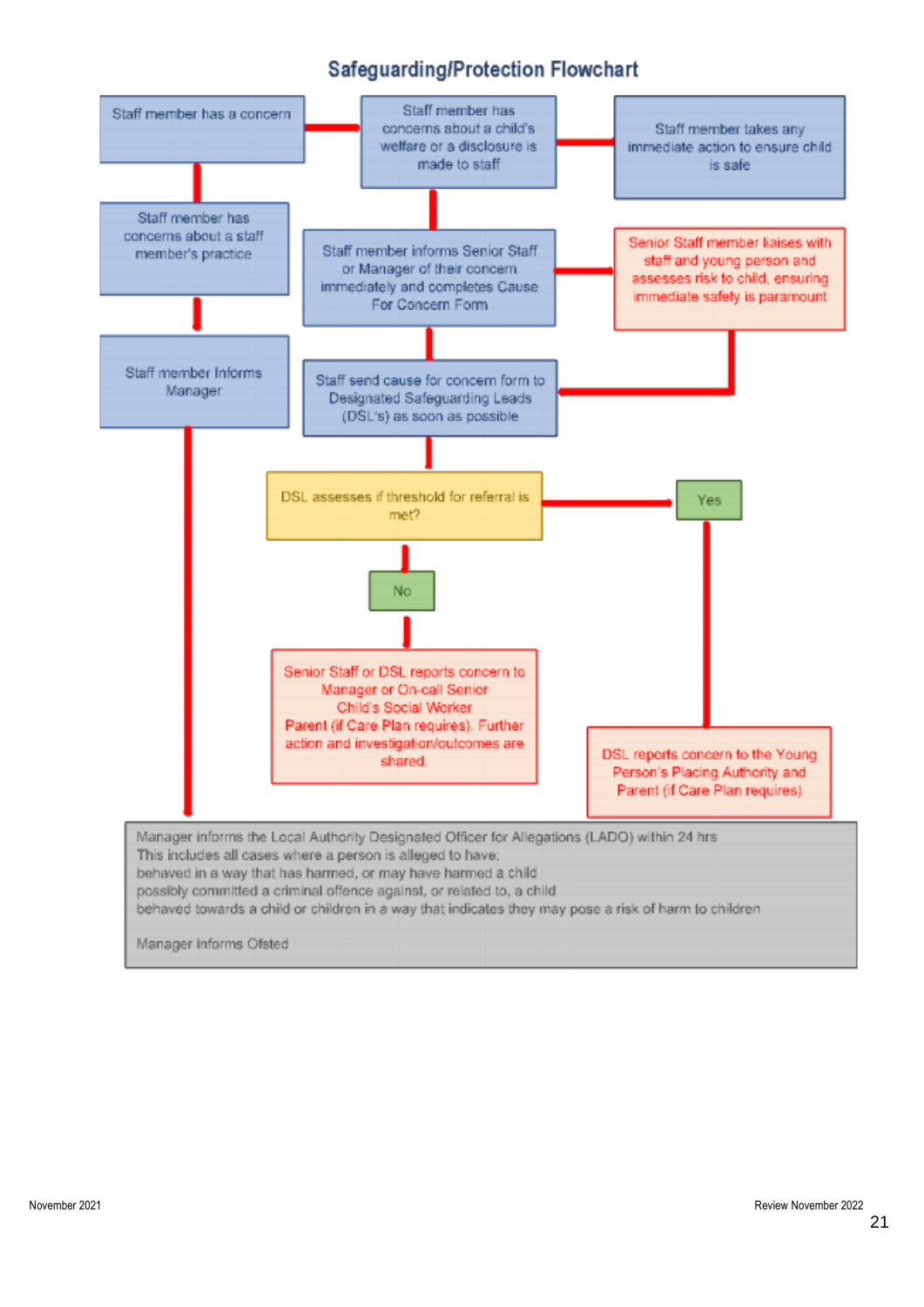|--|--|--|--|

| Name:         |  |
|---------------|--|
| Date:         |  |
| Reference No: |  |
| Completed by: |  |



Details of Injury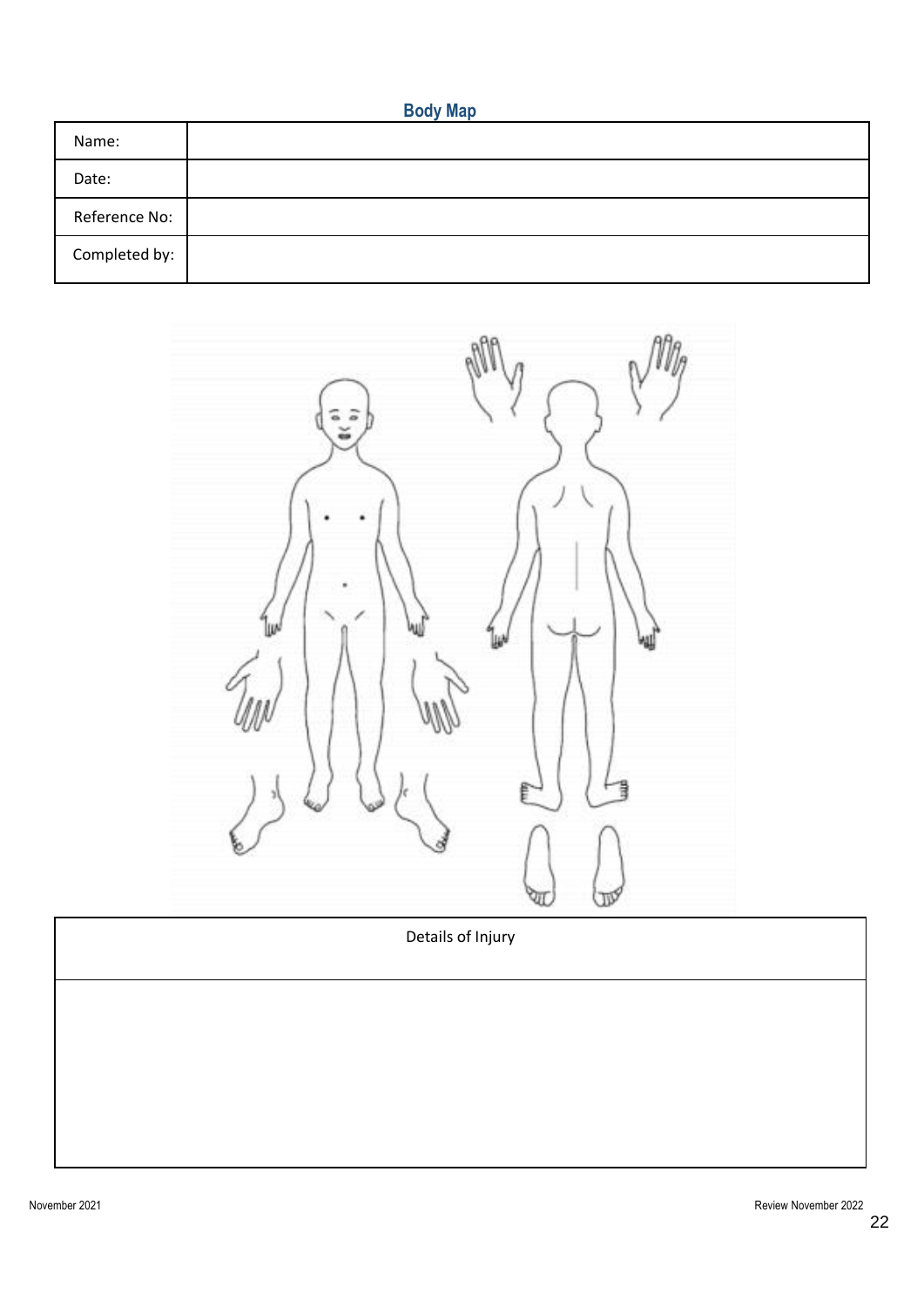|                | <b>Terms used in Children's Safeguarding</b>                                                                                                                                                                                           |
|----------------|----------------------------------------------------------------------------------------------------------------------------------------------------------------------------------------------------------------------------------------|
| <b>ABE</b>     | Achieving Best Evidence: Guidance that police and social workers follow when<br>interviewing children when a crime may have been committed.                                                                                            |
| <b>ACE</b>     | <b>Adverse Childhood Experiences</b>                                                                                                                                                                                                   |
| <b>ASD</b>     | <b>Adult Services Department</b>                                                                                                                                                                                                       |
| <b>CAFCASS</b> | Child and Family Court Advisory and Support Service: Government agency responsible<br>for court based social workers and children's guardians.                                                                                         |
| <b>CAIT</b>    | Child Abuse Investigations Team: Hampshire Police-investigate child abuse.                                                                                                                                                             |
| <b>CAMHS</b>   | <b>Child &amp; Adolescent Mental Health Service</b>                                                                                                                                                                                    |
| <b>CAST</b>    | <b>Children Assessment and Safeguarding Teams</b>                                                                                                                                                                                      |
| <b>CAWN</b>    | Child Abduction Warning Notice A warning letter issued to an adult suspected of<br>involvement in harbouring a child; for example, an adult who allows a child to stay at<br>their home without informing the child's parent or carer. |
| <b>CCE</b>     | <b>Child Criminal Exploitation</b>                                                                                                                                                                                                     |
| <b>CCG</b>     | <b>Clinical Commissioning Group</b>                                                                                                                                                                                                    |
| <b>CDOP</b>    | Child Death Overview Panel: Responsible for collecting and analysing information<br>about the death of children under 18 years                                                                                                         |
| <b>CEOP</b>    | Child Exploitation and On-Line Protection Command: Work with child protection partners<br>to identify the main threats to children and coordinates activity against these threats to<br>protect children from harm online and offline. |
| <b>CFSW</b>    | <b>Children and Family Support Workers</b>                                                                                                                                                                                             |
| <b>CIC</b>     | Children in Care                                                                                                                                                                                                                       |
| <b>CIN</b>     | Children in Need – Section 17 of the children's act 1989                                                                                                                                                                               |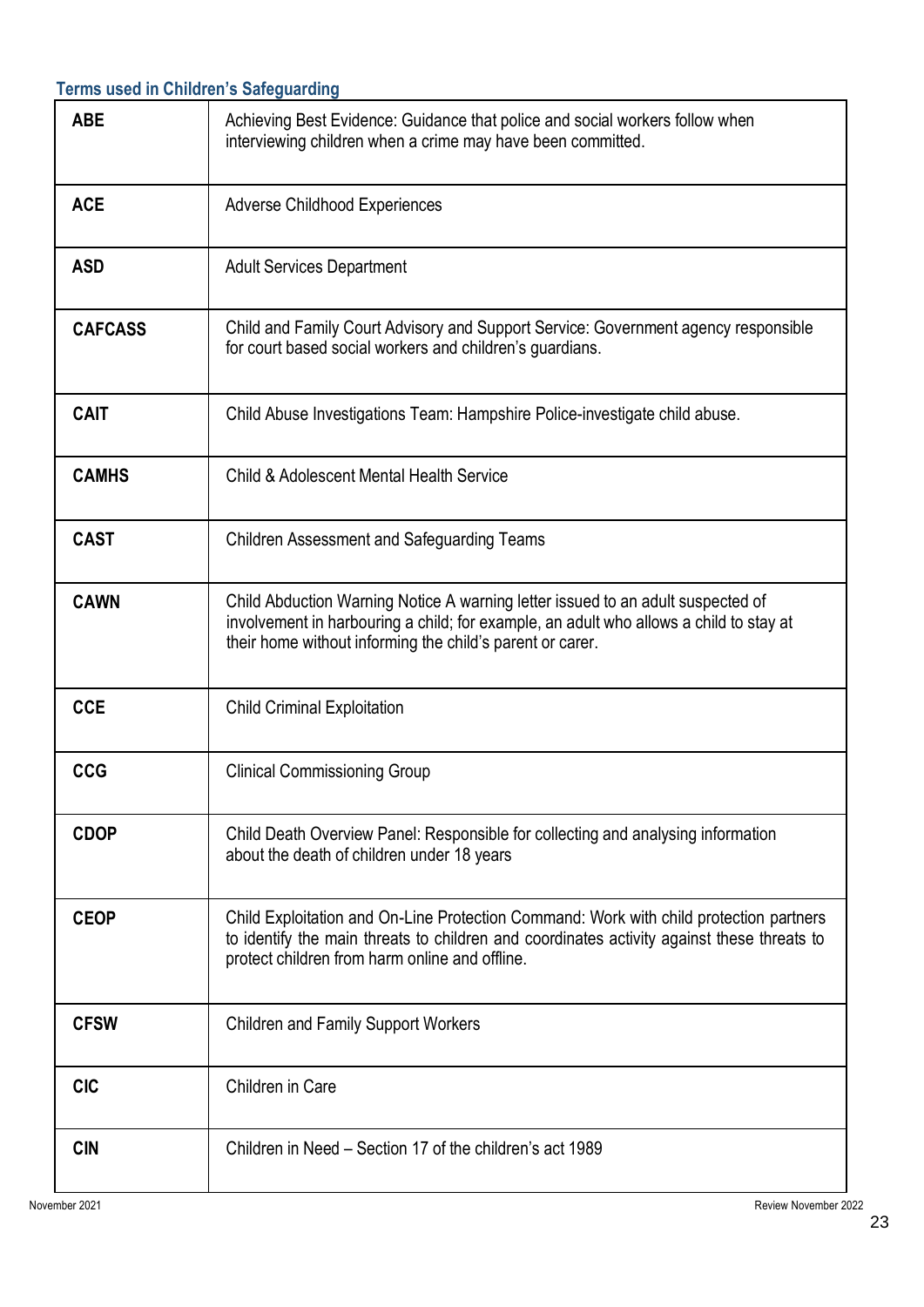| <b>CLA</b>  | <b>Children Looked After</b>             |
|-------------|------------------------------------------|
| <b>CME</b>  | <b>Children Missing from Education</b>   |
| <b>CMHT</b> | <b>Communications Mental health Team</b> |

| <b>County Lines</b> | A police term for urban gangs supplying drugs to suburban areas and market and<br>coastal towns using dedicated mobile phone lines or 'deal lines. It involves child criminal<br>exploitation (CCE) as gangs use children and vulnerable people to move drugs and<br>money. |
|---------------------|-----------------------------------------------------------------------------------------------------------------------------------------------------------------------------------------------------------------------------------------------------------------------------|
| <b>CPC</b>          | <b>Child Protection Conference</b>                                                                                                                                                                                                                                          |
| <b>CPI</b>          | Community Partnership Information Form A process for sharing intelligence with police                                                                                                                                                                                       |
| <b>CPIS</b>         | <b>Child Protection</b><br>Information<br>System                                                                                                                                                                                                                            |
| <b>CPP</b>          | <b>Child Protection Plan</b>                                                                                                                                                                                                                                                |
| <b>CPS</b>          | <b>Crown Prosecution Service</b>                                                                                                                                                                                                                                            |
| <b>CPSU</b>         | Child Protection in Sports Unit - Partnership between the NSPCC, Sport England,<br>Sport Northern Ireland, and Sport Wales to protect children in sport                                                                                                                     |
| <b>CSD</b>          | <b>Children Services Department</b>                                                                                                                                                                                                                                         |
| <b>CRT</b>          | <b>Children's Reception Team</b>                                                                                                                                                                                                                                            |
| CRU                 | Central Referral Unit (Police)                                                                                                                                                                                                                                              |
| <b>CSC</b>          | <b>Children's Social Care</b>                                                                                                                                                                                                                                               |
| <b>CSE</b>          | <b>Child Sexual Exploitation</b>                                                                                                                                                                                                                                            |
| <b>CSERQ</b>        | <b>Child Sexual Exploitation Risk Questionnaire</b>                                                                                                                                                                                                                         |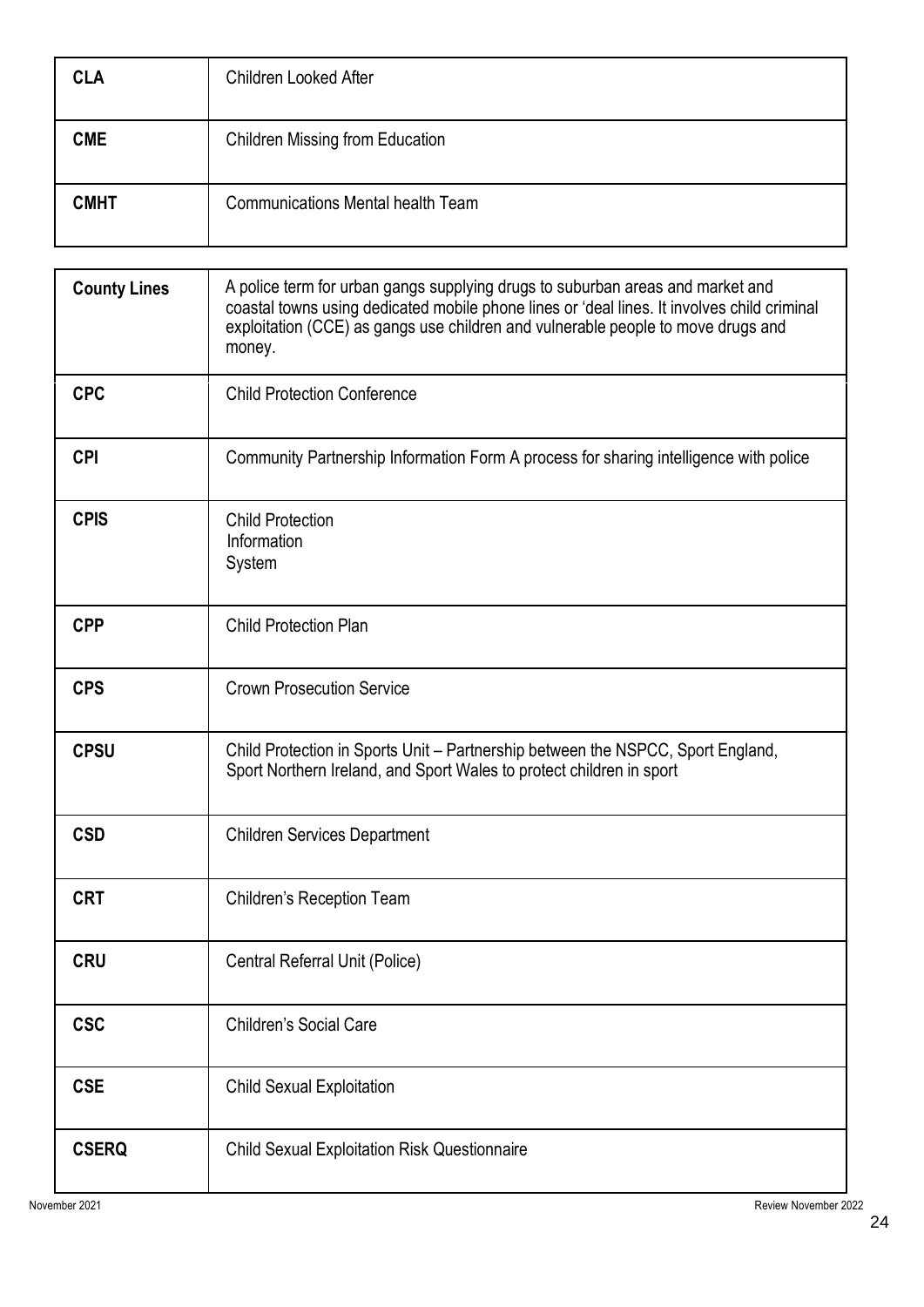| <b>CYP or CYPR</b> | Child Young Person at Risk (Police)         |
|--------------------|---------------------------------------------|
| <b>DA</b><br>(DV)  | Domestic Abuse (domestic violence)          |
| <b>DVA</b>         | Domestic Violence and Abuse                 |
| <b>DASH</b>        | Domestic Abuse Stalking and Harassment Tool |
| <b>DAPP</b>        | Domestic Abuse Perpetrator Programme        |
| <b>DBS</b>         | <b>Disclosure and Barring Service</b>       |
| <b>DN</b>          | <b>Designated Nurse</b>                     |
| <b>DPA</b>         | <b>Data Protection Acts</b>                 |

#### December 2020 V.2 Review December 2021 24

| <b>DSL</b> | Designated Safeguarding Lead - Within educational settings |
|------------|------------------------------------------------------------|
| <b>DSP</b> | <b>Designated Senior Person</b>                            |
| DT         | <b>Designated Teacher</b>                                  |
| E&T        | Education and inclusion                                    |
| <b>EHA</b> | Early Help Assessment                                      |
| <b>EHE</b> | <b>Electively Home Educated</b>                            |
| <b>EPO</b> | <b>Emergency Protection Order</b>                          |
| EWO's      | <b>Education Welfare Officers</b>                          |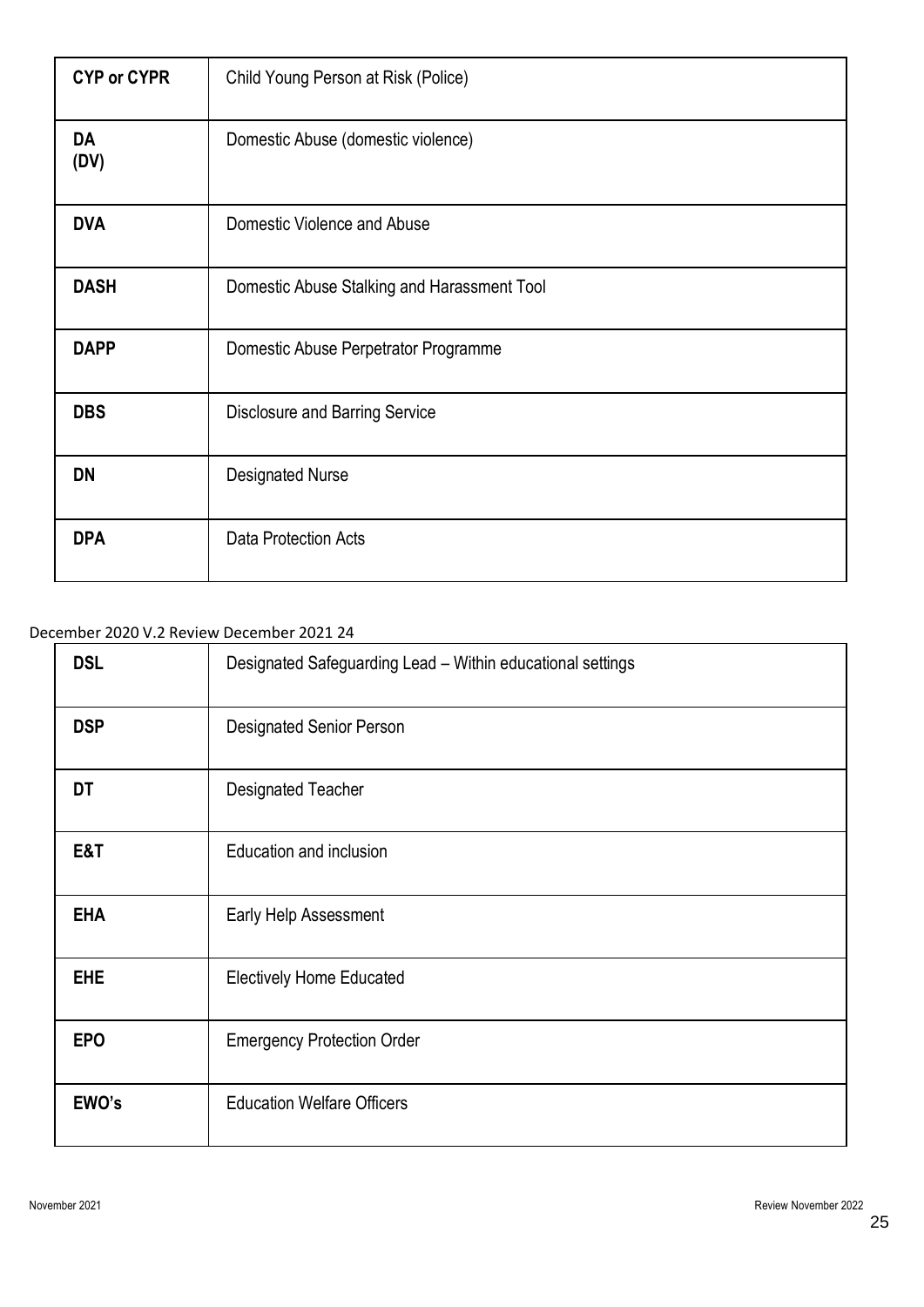| <b>EYFS</b>  | Early Years Foundation Stage                                                                           |
|--------------|--------------------------------------------------------------------------------------------------------|
| <b>FGM</b>   | <b>Female Genital Mutilation</b>                                                                       |
| <b>FII</b>   | <b>Fabricated or Induced Illness</b>                                                                   |
| <b>FSS</b>   | <b>Family Support Service</b>                                                                          |
| <b>HBV</b>   | <b>Honour Based Violence</b>                                                                           |
| <b>HSCP</b>  | Hampshire Safeguarding Children Partnership (Previously HCSB Hampshire<br>Safeguarding Children Board) |
| <b>HIAS</b>  | Hampshire Inspection & Advisory Service                                                                |
| <b>HHFT</b>  | Hampshire Hospital Foundation Trust                                                                    |
| <b>HSAB</b>  | Hampshire Safeguarding Adult Board                                                                     |
| <b>IARF</b>  | Inter-Agency Referral Form: Used to report safeguarding concerns                                       |
| <b>ICPC</b>  | Initial Child Protection Conference                                                                    |
| <b>ICS</b>   | Integrated Children's System - System used to hold service user information                            |
| <b>ICTA</b>  | Independent Child Trafficking Advocate                                                                 |
| <b>IDASH</b> | Integrated Child Abuse Service for Hampshire                                                           |
| <b>IDVA</b>  | <b>Individual Domestic Violence Advisor</b>                                                            |

| <b>IMR</b>    | Internal Management Review or Independent Management Review                       |
|---------------|-----------------------------------------------------------------------------------|
| <b>IOWSCP</b> | Isle of Wight Safeguarding Children Partnership (Was Safeguarding Children Board) |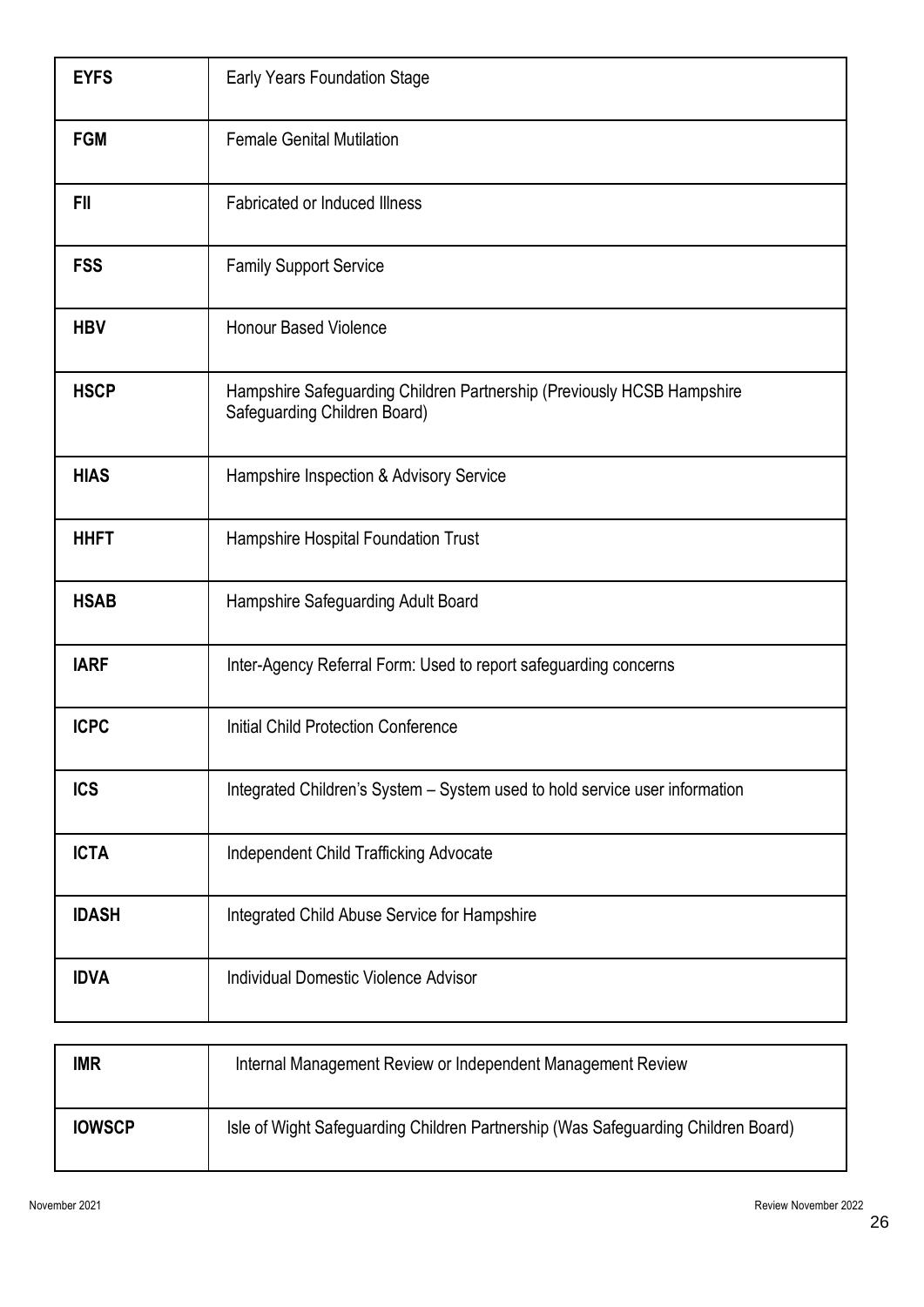| <b>IRO</b>    | Independent Reviewing Officer                                                        |
|---------------|--------------------------------------------------------------------------------------|
| <b>JTAI</b>   | Joint Targeted Area Inspections                                                      |
| <b>KCSIE</b>  | Keeping children Safe in Education                                                   |
| LA            | <b>Local Authority</b>                                                               |
| <b>LAC</b>    | Looked After Child                                                                   |
| <b>LADO</b>   | Local Authority Designated Officer                                                   |
| <b>LIG</b>    | Learning and Inquiry Group                                                           |
| <b>LSAB</b>   | Local Safeguarding Adult Board                                                       |
| <b>LCSP</b>   | Local Safeguarding Children Partnership (Formerly Local Safeguarding Children Board) |
| <b>LNA</b>    | Learning Need Analysis                                                               |
| <b>MAPPA</b>  | Multi- Agency Public Protection Arrangements                                         |
| <b>MAR</b>    | Multi-Agency Review                                                                  |
| <b>MARAC</b>  | Multi-Agency Risk Assessment Conference                                              |
| <b>MASF</b>   | Multi-Agency Safeguarding Forums                                                     |
| <b>MASH</b>   | Multi-Agency Safeguarding Hub                                                        |
| <b>MISPER</b> | <b>Missing Persons</b>                                                               |
| <b>MET</b>    | <b>Missing Exploited Trafficked</b>                                                  |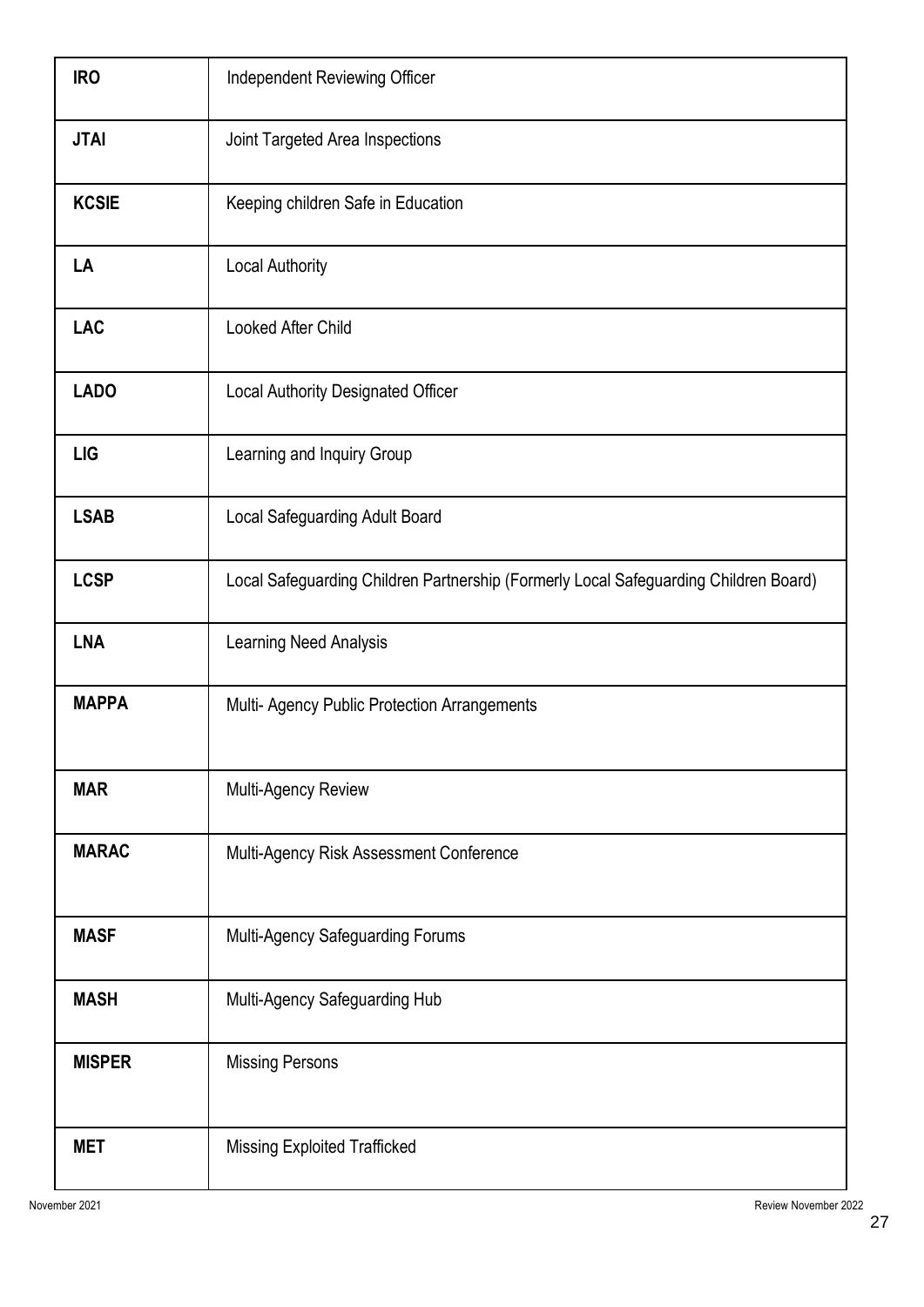| <b>NFA</b>   | No Further Action                                      |
|--------------|--------------------------------------------------------|
| <b>NSPCC</b> | National Society for Prevention of Cruelty of Children |
| <b>OM</b>    | <b>Offending Manager</b>                               |

| OOC                           | Out of Country                                                                                                                      |
|-------------------------------|-------------------------------------------------------------------------------------------------------------------------------------|
| Operation<br><b>Encompass</b> | Police informing schools via email following a domestic abuse incident when a child<br>within the family home attends their school. |
| <b>PACE</b>                   | Police and Criminal Evidence Act                                                                                                    |
| <b>PEP</b>                    | <b>Personal Education Plan</b>                                                                                                      |
| <b>PiP</b>                    | Partners in Practice                                                                                                                |
| <b>PHL</b>                    | Partnering Health Ltd                                                                                                               |
| <b>PLO</b>                    | <b>Public Law Outline</b>                                                                                                           |
| <b>POLIT</b>                  | Paedophile Online Investigation Team (Police)                                                                                       |
| <b>PP</b>                     | <b>Police Protection</b>                                                                                                            |
| <b>PPN</b>                    | <b>Public Protection Notice</b>                                                                                                     |
| <b>PPO</b>                    | <b>Public Protection Unit (Police)</b>                                                                                              |
| <b>PR</b>                     | <b>Parental Responsibility</b>                                                                                                      |
| <b>PSO</b>                    | Prohibited Steps Order                                                                                                              |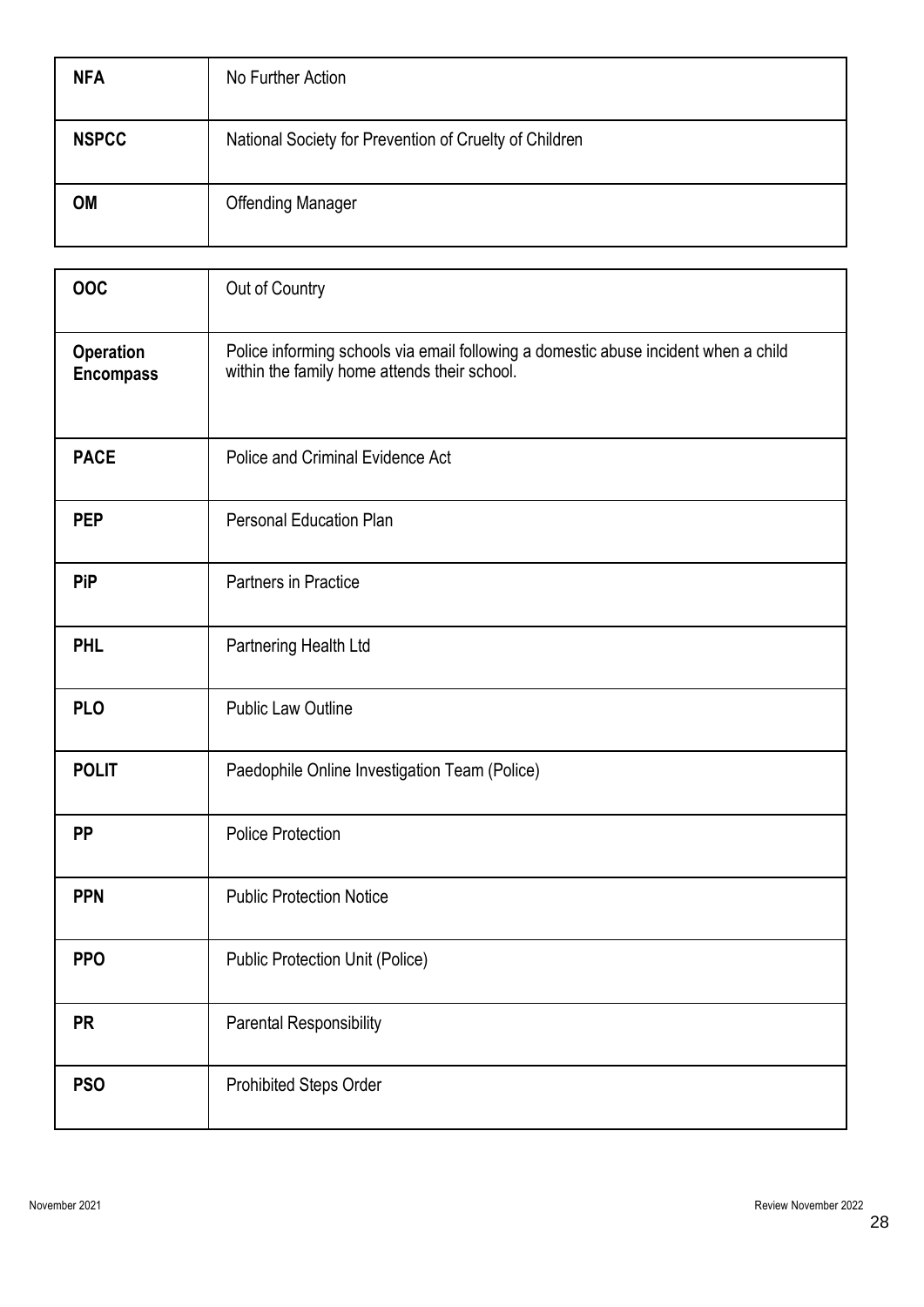| <b>PSCP</b> | Portsmouth Safeguarding Children Partnership (Formerly Portsmouth<br>Safeguarding Children Board)        |
|-------------|----------------------------------------------------------------------------------------------------------|
| <b>PSAB</b> | Portsmouth Safeguarding Adult Board                                                                      |
| QAG         | <b>Quality and Assurance Group</b>                                                                       |
| R&A         | <b>Referral and Assessment</b>                                                                           |
| <b>RCPC</b> | <b>Review Child Protection Conference</b>                                                                |
| <b>RO</b>   | Residence Order                                                                                          |
| <b>SA</b>   | Single Assessment - The ONE assessment created in line with criteria set out in<br>Working together 2013 |
| <b>SAR</b>  | <b>Subject Access Request</b>                                                                            |

| <b>SCAS</b>  | South Central Ambulance Service                       |
|--------------|-------------------------------------------------------|
| <b>SCR</b>   | <b>Serious Case Review</b>                            |
| <b>SERAF</b> | Sexual Exploitation Risk Assessment Framework         |
| <b>SFYC</b>  | Services for Young Children                           |
| <b>SGO</b>   | Special Guardianship Order                            |
| <b>SHFT</b>  | Southern Health Foundation Trust                      |
| <b>SSFAA</b> | Soldiers, Sailors and Airmen's Families Association   |
| <b>SUID</b>  | Sudden Unexpected Infant Death                        |
| <b>S17</b>   | Section 17 of the children's act 1989 – Child in Need |